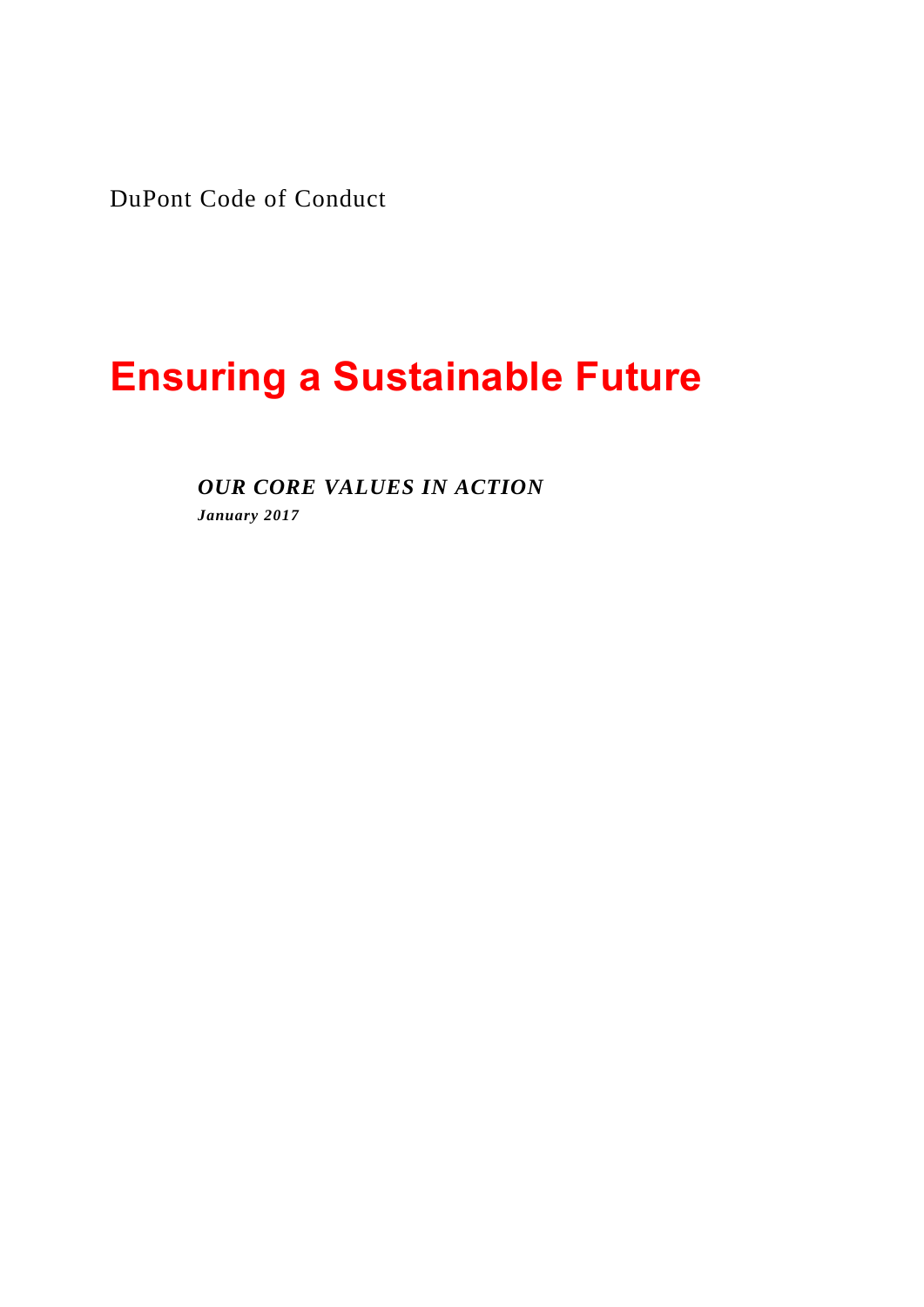## <span id="page-1-0"></span>**A Message from the CEO**

DuPont Colleagues:

While our company has evolved, and changed over the last 214 years, our commitment to our Core Values has been constant.

Today, our customers, partners, the media and government authorities around the world look at not only what we do, but how we do it. That's why our Core Values are as important now than ever before. No matter what demands are placed on us during our work day, we cannot let anything come between us and our Core Values. We must be committed to zero incidents for every one of them.

To help you understand our Core Values and your personal accountability to deliver on them. we have our Code of Conduct, a dynamic document that we update regularly. Please refer to it often, so that it becomes your guide on how to conduct business within, and on behalf of, DuPont.

Thanks for living our Code of Conduct every day, and for continuing to make DuPont a great place to work, and a partner of choice for our customers, suppliers and contractors.

Ed Breen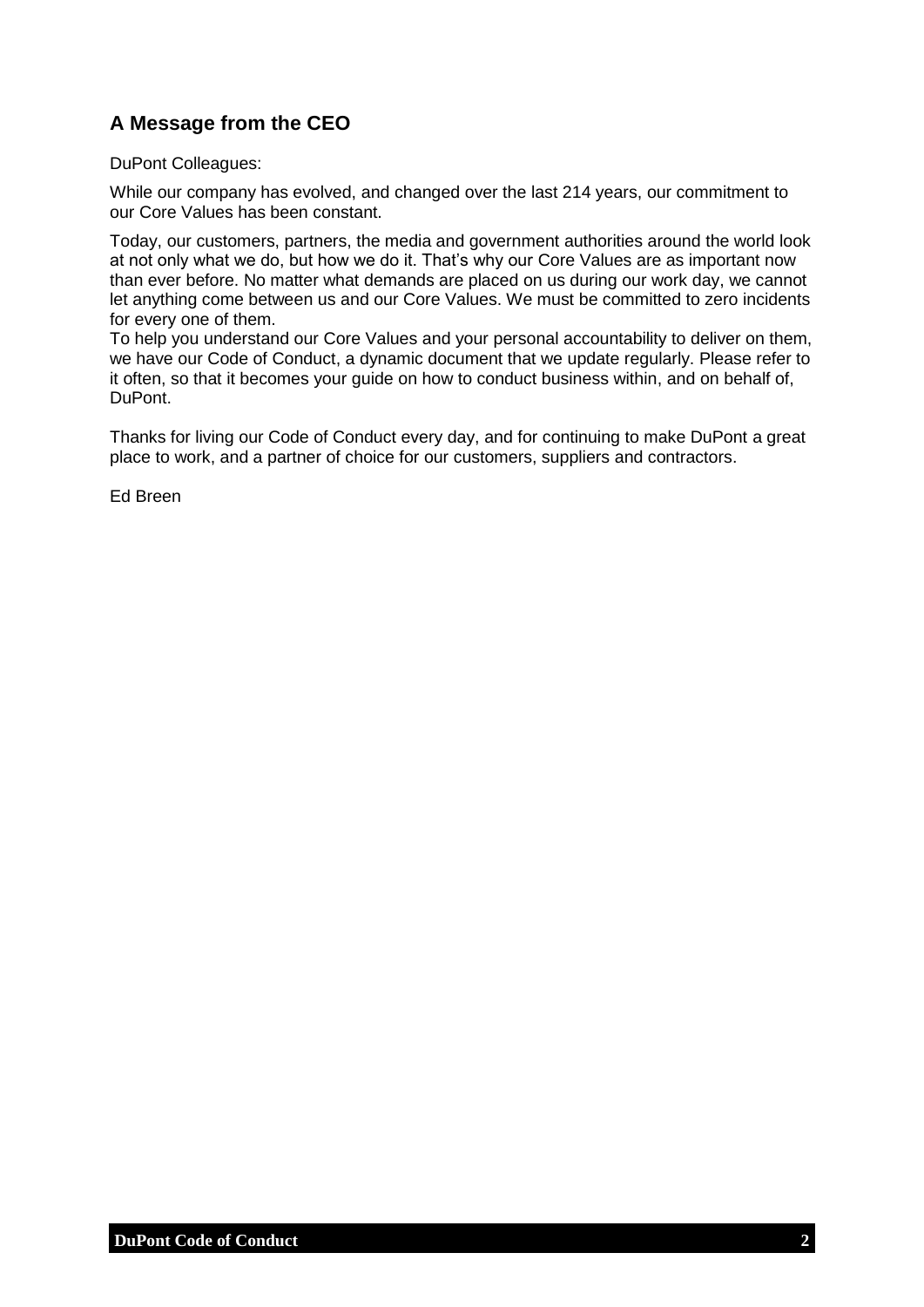## *In This Code*

| <b>Providing Sustainable Solutions for Our</b>                                                                  |
|-----------------------------------------------------------------------------------------------------------------|
|                                                                                                                 |
| Gifts, Entertainment & Payments 12<br>Payments for Products & Services 13                                       |
| Antiboycott / Economic Boycotts & Trade with<br>Potentially Sensitive Countries 15                              |
| Customer, Consumer, Supplier, or other Third                                                                    |
| <b>Creating Sustainable Growth for Our</b>                                                                      |
| Outside Employment, Work, or Activities  19                                                                     |
|                                                                                                                 |
| Computers & Communications Systems23<br>Brands, Trademarks & Copyright25<br>Expense Reporting & Reimbursement27 |

| Ensuring Sustainable Practices for Society28                                                                                                                                           |  |
|----------------------------------------------------------------------------------------------------------------------------------------------------------------------------------------|--|
|                                                                                                                                                                                        |  |
|                                                                                                                                                                                        |  |
| Government Relations, Government Business &<br>Travel of Non-U.S. Government Officials30<br>Overall Relations with Government Officials30<br>Travel of Non-U.S. Government Officials30 |  |
| Environmental Protection & Sustainability 32                                                                                                                                           |  |
|                                                                                                                                                                                        |  |
|                                                                                                                                                                                        |  |
|                                                                                                                                                                                        |  |
| Preserving a Culture of Sustainability for Our                                                                                                                                         |  |
| Equal Opportunity & Non-discrimination 35                                                                                                                                              |  |
|                                                                                                                                                                                        |  |
|                                                                                                                                                                                        |  |
|                                                                                                                                                                                        |  |
|                                                                                                                                                                                        |  |
| Getting Assistance & Raising Concerns 38                                                                                                                                               |  |
| Addressing Possible Misconduct 38<br>Corrective Action & Investigations38                                                                                                              |  |
| Company Ethics & Compliance Program39                                                                                                                                                  |  |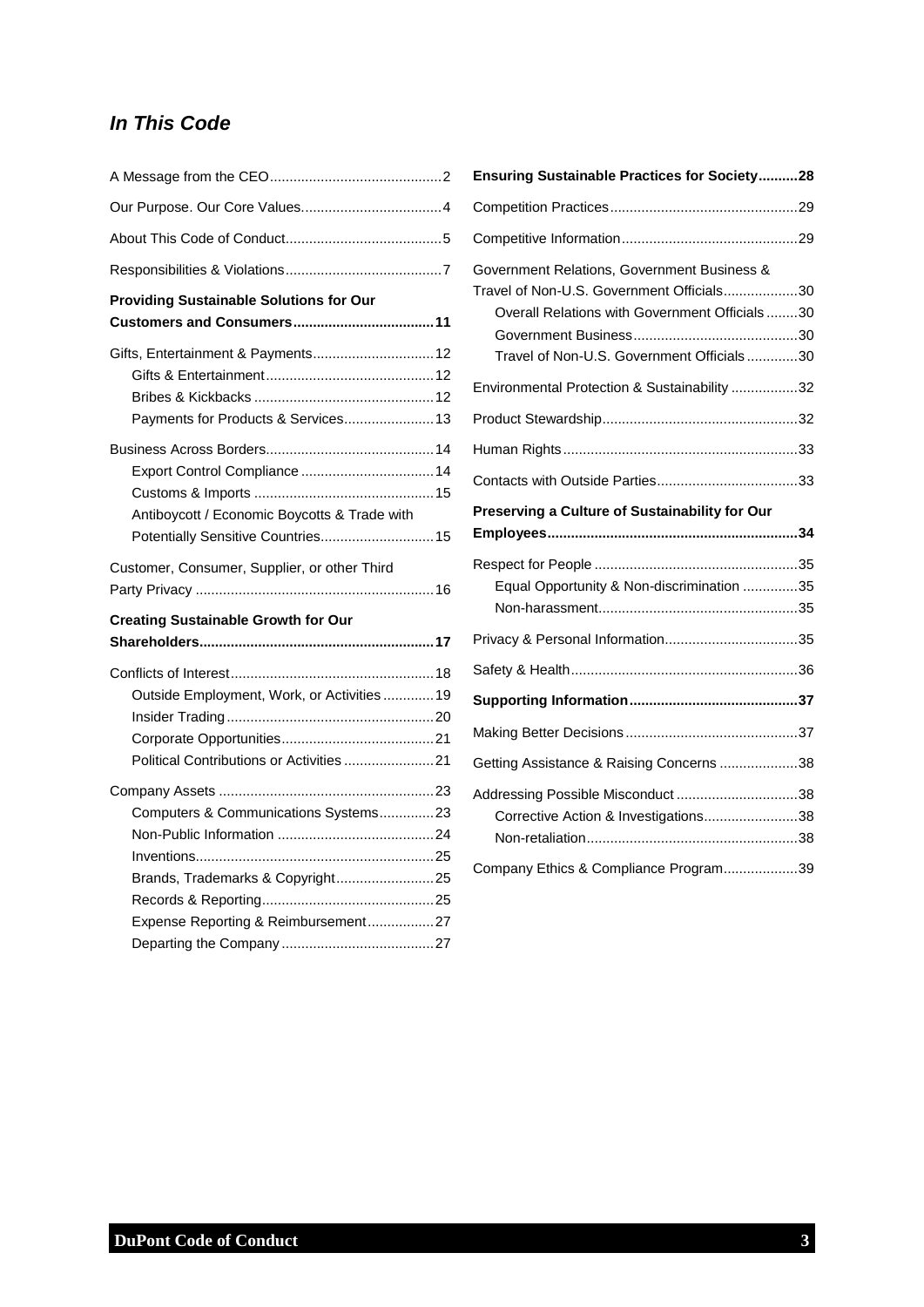## <span id="page-3-0"></span>**Our Purpose. Our Core Values.**

#### **OUR PURPOSE**

DuPont is a science company. We work collaboratively to find sustainable, innovative, market-driven solutions to solve some of the world's biggest challenges, making lives better, safer, and healthier for people everywhere.

#### **CORE VALUES**

The core values of DuPont are the cornerstone of who we are and what we stand for. They are:

#### **SAFETY AND HEALTH**

We share a personal and professional commitment to protecting the safety and health of our employees, our contractors, our customers, and the people of the communities in which we operate.

#### **ENVIRONMENTAL STEWARDSHIP**

We find science-enabled, sustainable solutions for our customers, always managing our businesses to protect the environment and preserve the earth's natural resources both for today and for generations into the future.

#### **RESPECT FOR PEOPLE**

We treat our employees and all our partners with professionalism, dignity and respect, fostering an environment where people can contribute, innovate and excel.

#### **HIGHEST ETHICAL BEHAVIOR**

We conduct ourselves and our business affairs in accordance with the highest ethical standards and in compliance with all applicable laws, striving always to be a respected corporate citizen worldwide.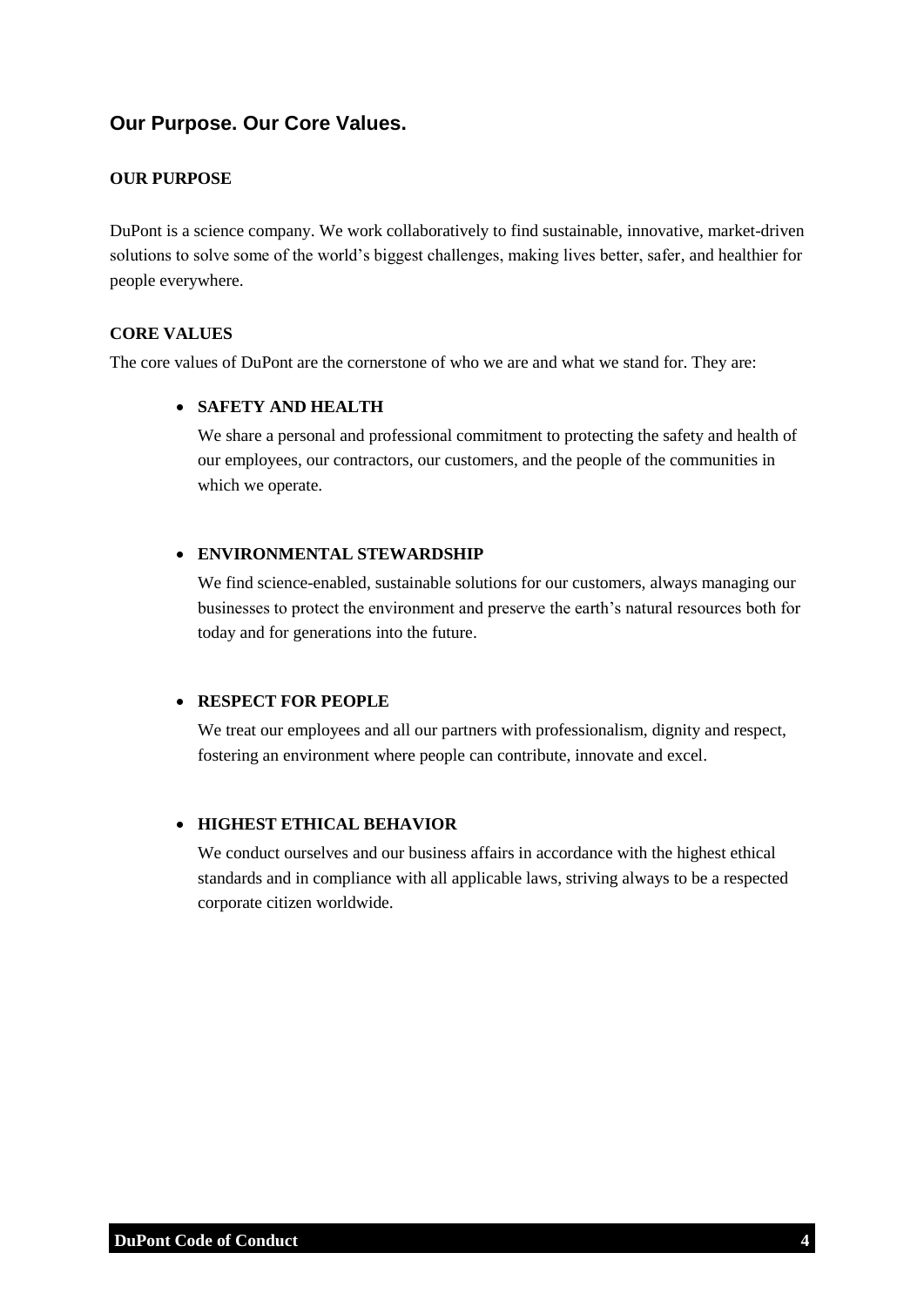## <span id="page-4-0"></span>**About This Code of Conduct**

What each of us does at DuPont impacts our collective reputation as a company.

How we conduct business is as important as what business we conduct. DuPont employees conduct business by following the DuPont core values of Safety & Health, Environmental Stewardship, Highest Ethical Behavior, and Respect for People. Our core values guide our actions and influence company policies and programs.

This Code of Conduct reinforces our core values. The Code sets expectations for every employee about how we are to operate our businesses, work with customers, suppliers, and other business partners, serve our shareholders, and interact with our communities and with each other. The Code serves as a resource guide to help all employees make decisions that reflect our DuPont core values.

Central to ethics at DuPont is ensuring that each of us purposefully upholds the company's standards. Any act that intentionally violates the law or regulation, and any effort to conceal non-compliance with this Code of Conduct, or with a company policy, constitutes an ethics violation.

#### **How to Use This Code of Conduct**

- 1. Become familiar with the Code's purpose and contents. Understand how the topics covered in the Code relate to your own business activities.
- 2. Understand your responsibilities listed in **Employee Responsibilities** on page 7.
- 3. Know how to use the decision tools in **Making Better Decisions** on page 37.
- 4. Know about the resources for resolving questions and ethics and compliance issues in **Getting Assistance & Raising Concerns** on page 38.

At all times, employees are expected to follow laws and regulations, the DuPont Code of Conduct, and other company policies.

#### **Please Note**

This Code of Conduct is a guide for the uniform management of company rules that affect our operations. It serves the best interests of our employees and stakeholders. The company will administer the Code equitably and responsibly. It is not a contract or a guarantee of continued employment. The company reserves the right to modify, change, or alter any section of the Code of Conduct at any time, as needed. Significant changes to this Code will be communicated broadly to employees and disclosed on the company's website.

This Code of Conduct applies to all DuPont businesses and subsidiaries and to operations where DuPont has a controlling interest.

In the rare circumstance where a waiver of the Code would be appropriate, waivers for Corporate Officers will be considered by the Audit Committee of the Board of Directors, and waivers for all other employees will be considered by the DuPont Corporate Compliance Committee.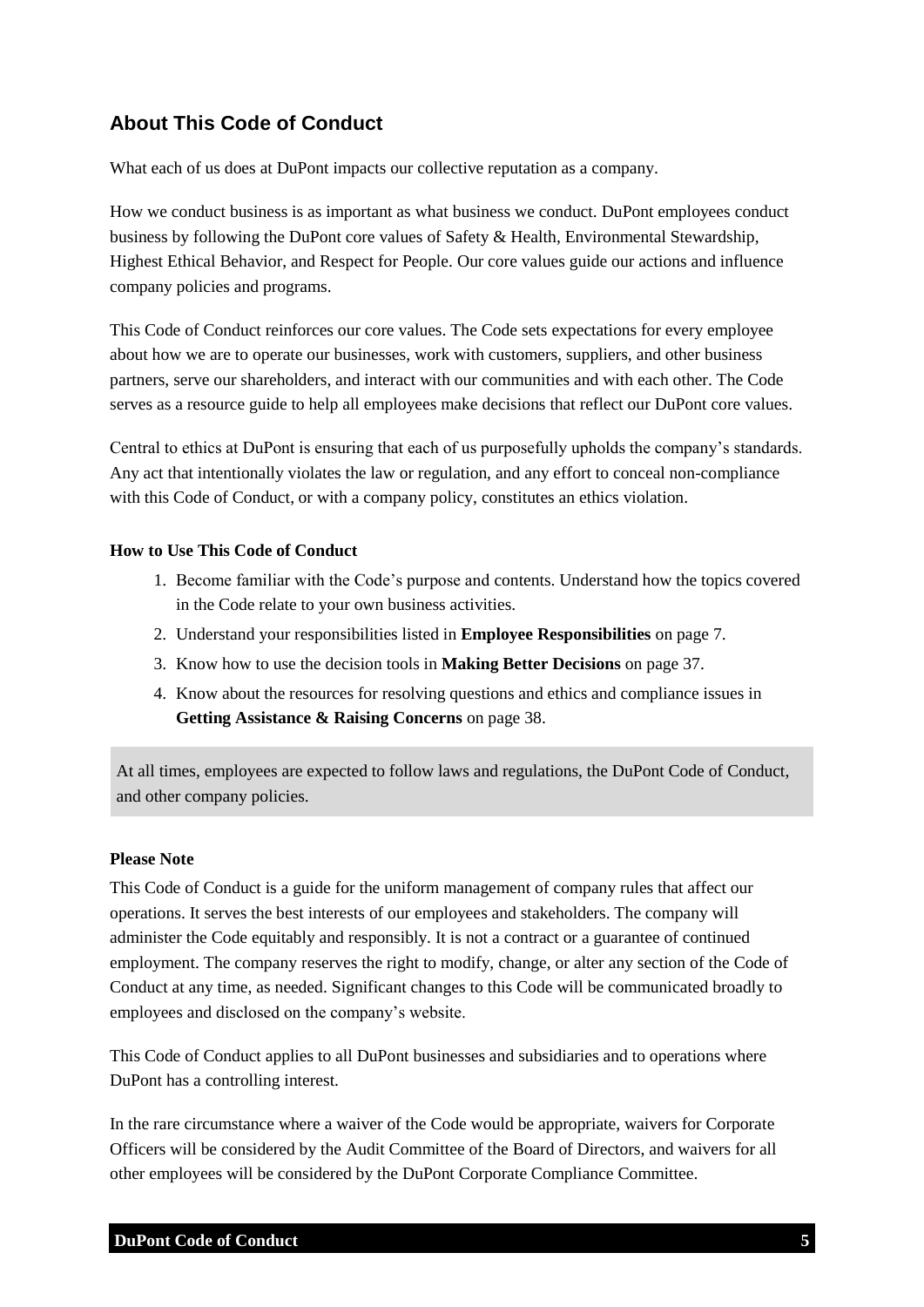#### *Non-retaliation*

We must maintain an environment where concerns and potential problems are brought forward. DuPont will not tolerate retaliation against anyone who, in good faith, raises a concern, reports suspected misconduct, or provides information related to an inquiry of suspected misconduct. The company will investigate any instances of possible retaliation, and discipline employees who have retaliated against someone who has reported possible misconduct.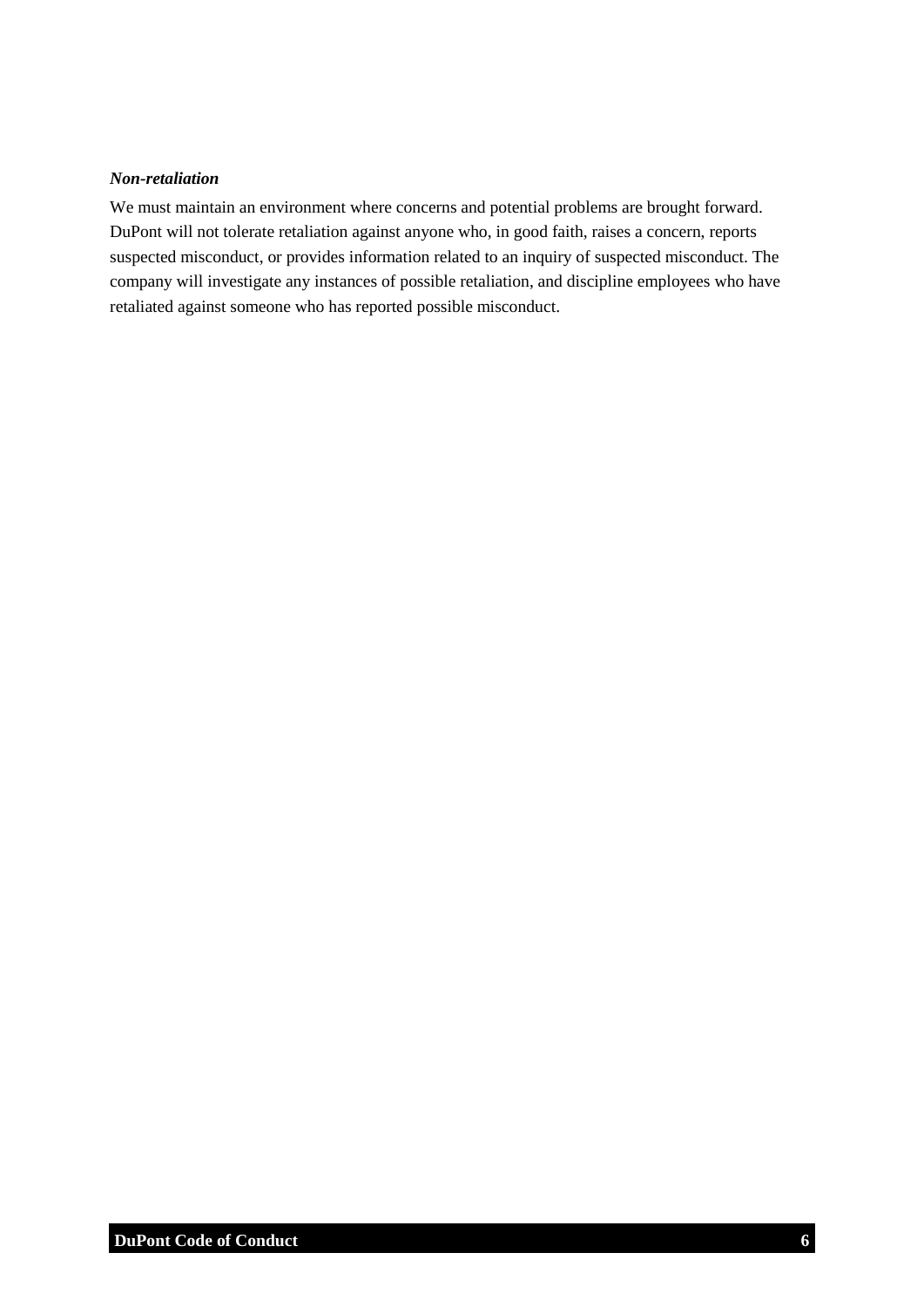## <span id="page-6-0"></span>**Responsibilities & Violations**

#### **Employee Responsibilities**

As DuPont employees, we are entrusted with ensuring that the company's operations reflect responsible business practices.

#### *Overall Responsibilities*

To meet this responsibility, each employee must:

- Demonstrate the DuPont core values in everyday business activities.
- Become familiar with this Code of Conduct and company policies and procedures.
- Comply with the laws, regulations, and company policies in the businesses and countries in which the employee works. If any of these standards appear to conflict, discuss the matter with Legal. Never try to conceal a person's failure to comply with a law, regulation, or company policy or procedure.
- Never ask or allow another party, such as an outside agent, representative, supplier, or toll manufacturer to perform an action that a DuPont employee is not permitted to do.
- Raise questions or concerns about the company's business practices with management or others listed in **Getting Assistance & Raising Concerns** on page 38.
- Report suspected violations of the law, this Code of Conduct, or other company policies and procedures, as outlined in **Getting Assistance & Raising Concerns** on page 38, unless following that process conflicts with local laws.
- Cooperate and provide complete and accurate information related to investigations of misconduct.

#### *Topic-Specific Responsibilities*

Employees should comply with applicable laws, regulations, and company policies. Specific areas of compliance include the following:

- **Gifts & Entertainment** Exchange gifts and entertainment only in rare situations, and only when doing so is not likely to be perceived as an improper attempt to influence the participating party's business decisions.
- **Bribes & Kickbacks** Never, directly or through a third party, offer, provide, or accept payments or other benefits that might be perceived as improper or illegal.
- **Payments for Products** & Services Ensure that company payments to outside parties are always appropriate in value and not misunderstood as being improper.
- **Doing Business Across Borders** Know local rules regarding exporting and importing products and services, and be aware of antiboycott requirements in countries where products, technology, or services are being traded.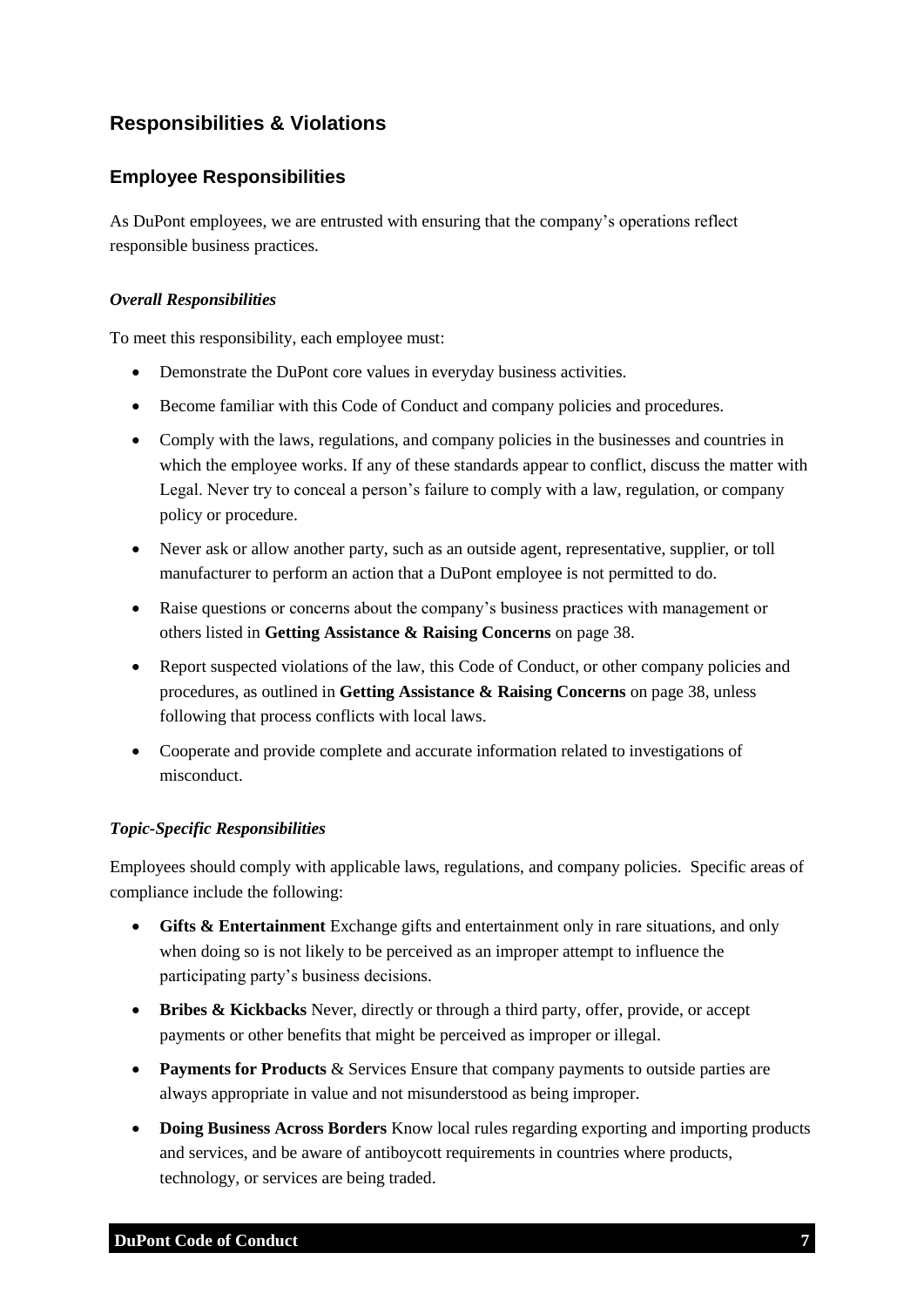- **Customer, Consumer, Supplier, or other Third Party Privacy** Safeguard DuPont customers', consumers', suppliers', or other third parties' privacy by carefully guarding their information and disclosing it only to others authorized to receive it.
- **Conflicts of Interest** Disclose to management any personal interests that could possibly pose a conflict with the company, including, but not limited to: outside employment; other activities and financial interests; handling and sharing inside information; business opportunities belonging to the company; and conflicts of interest involving family members and other personal relationships. Ensure that personal political contributions and activities do not involve company funds or other assets.
- **Company Assets** Always obtain, use, share, or dispose of company property with DuPont shareholders' interests in mind, and in a way, that demonstrates employees are good stewards of company assets. These assets include, but are not limited to: computer and communications systems; non-public information; intellectual property (e.g., patents or inventions, brands, trade- marks, and copyrights); and records and expense requests. Return all company property, including written information, if departing the company.
- **Company Funds** Use company financial assets only for authorized purposes. Never seek reimbursement for non-business expenses or duplicate reimbursements. Ensure that travel expense reports reflect business activity only and are properly approved.
- **Company "Internal Only" Information** Always protect this information from unauthorized disclosure to non-company individuals.
- **Company Time** Do not use company time to work for an outside business or your own personal interests or businesses.
- **Embezzlement, Theft, or Extortion** Never take or divert property or other assets belonging to the company, or to another person or company, through theft, fraud, deception, or extortion.
- **Records & Reporting** Accurately create and properly maintain company records, providing only data known to be accurate. Never make or allow a misstatement in a company record. Never cover up or attempt to hide a mistake in a company record.
- **Competition Practices** Use only proper means of competing with other companies and in developing and maintaining relationships with customers and suppliers.
- **Gathering Competitive Information** Gather information about DuPont competitors only by using proper means, and never by theft or misrepresentation, or by using another person to improperly gather this information.
- **Government Relations** If authorized to work with government officials, make certain that relationships with government officials and employees follow the law and meet the requirements imposed by the local government and that all registration and reporting requirements are met. Ensure that actions cannot be perceived as improper or as presenting a government official with a conflict of interest.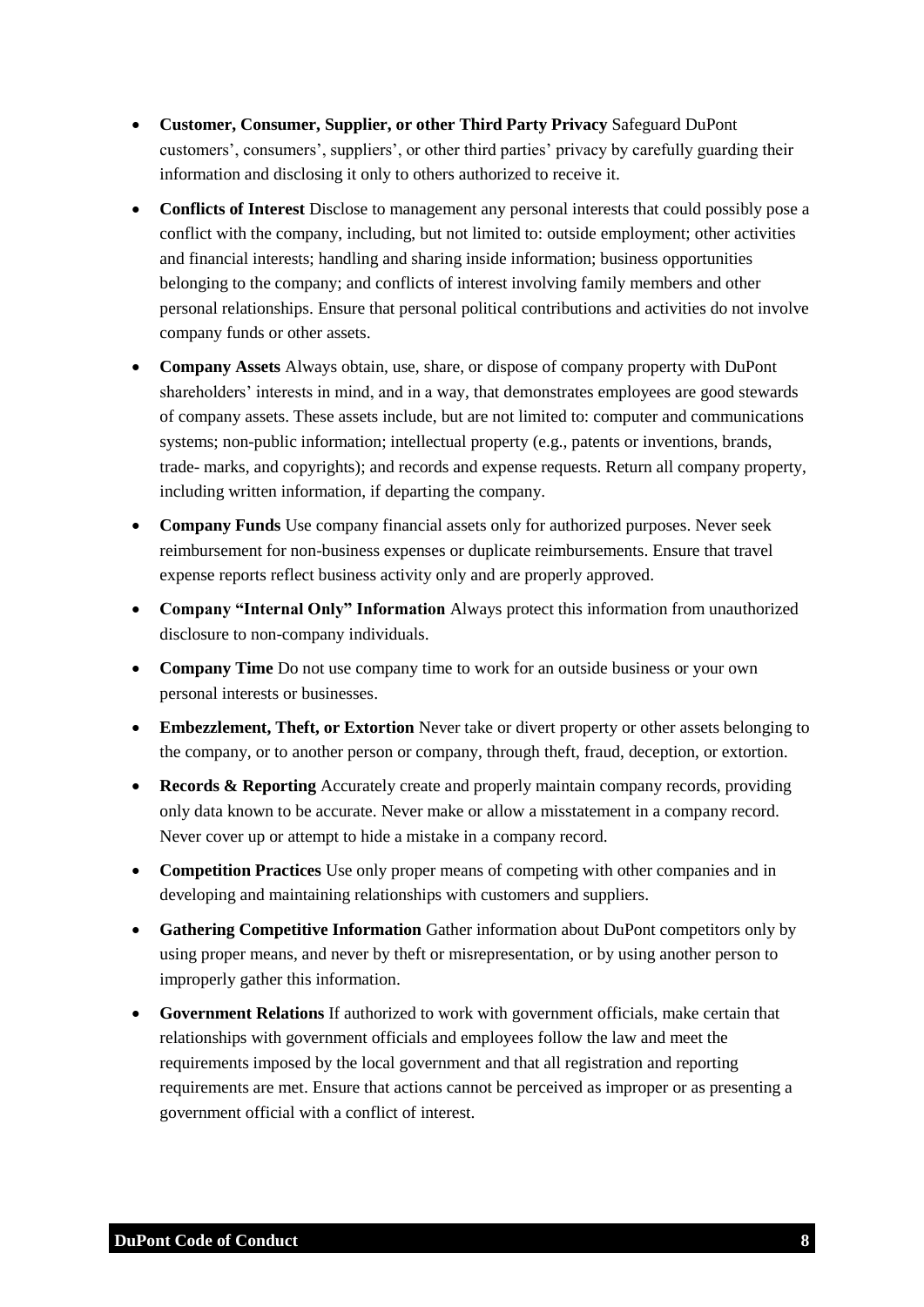- **Environmental Protection & Sustainability** In business activities safeguard the environment by minimizing pollution, reducing waste, and following company policies and programs regarding sustainability.
- **Product Stewardship** Demonstrate the company's commitment to serving as good stewards of the products, services, and technologies the company provides to DuPont customers.
- **Human Rights** Abide by the company's human rights policy and ensure that company operations appropriately address human rights concerns.
- **Contacts with Outside Parties** Refer contacts from outside individuals to the correct DuPont staff, as appropriate.
- **Equal Opportunity and Non-Discrimination** Make staffing decisions on abilities, not on characteristics that are improper to consider.
- **Respect for People** Treat others with respect and never engage in any behavior that could be perceived as harassing, hostile, or disrespectful.
- **Privacy & Personal Information** Show respect for others' personal information and property, just as one would expect in return.
- **Safety & Health** Always take precautions to safeguard safety and health.

#### *Manager Responsibilities*

Managers have a profound effect on how their employees conduct business. Employees typically learn from their managers whether business practices are considered proper or improper. Therefore, each manager has additional responsibilities to:

- Set high standards in personal actions.
- Communicate regularly and clearly about responsible business practices and their alignment with the DuPont core values.
- Treat all employees fairly. Also, help employees understand that being fair does not always mean treating each employee exactly the same.
- Communicate to employees the manager's availability to assist them with ethics and compliance questions, or reports of possible misconduct, without fear of retaliation.
- Appropriately address an employee report of suspected misconduct.
- When an employee raises a question or concern that may be difficult for the manager to resolve, seek assistance from **Getting Assistance & Raising Concerns** on page 38.
- Appropriately respond to employees' conflict of interest situations to ensure business decisions are wholly in the company's best interest.

These responsibilities are listed in this Code of Conduct so all employees will know the company's expectations of managers.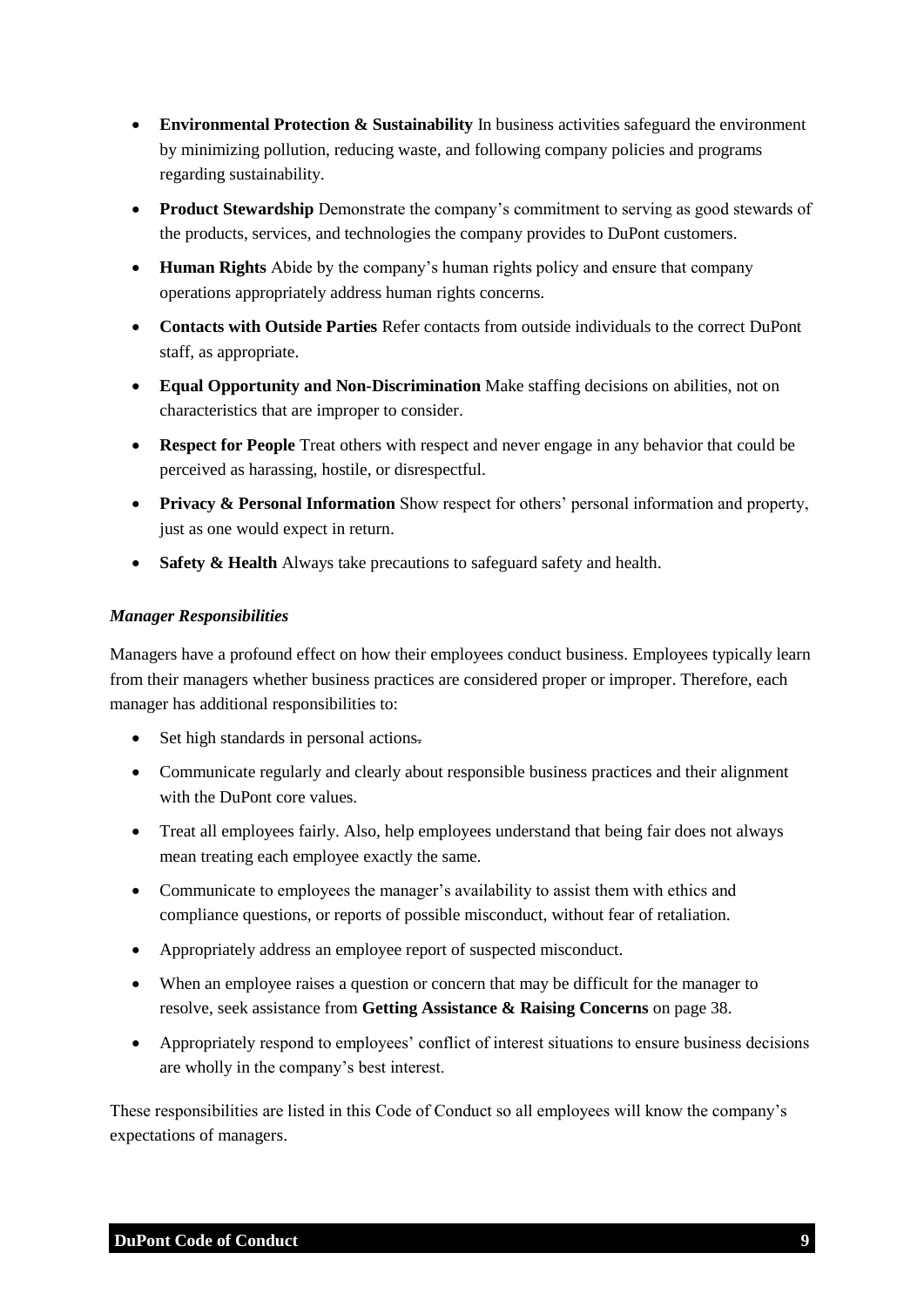### **Violations**

Ethics violations cover a variety of employee actions relating to the responsibilities listed above and are investigated by Internal Audit. These violations include, but are not limited to:

- Misstatement of official company records
- Embezzlement
- Theft
- Conflicts of interest
- Bribery, extortion, or inappropriate gratuities
- Improper use of company funds
- Excessive personal business on company time
- Knowing non-compliance with applicable laws or regulations
- Concealment of non-compliance with a company procedure, standard, or policy
- Unauthorized release of confidential information
- Providing false information in the course of an official company investigation
- Other

These classifications of violation types may be updated as necessary. Additional information can be found in **[RESOURCES](https://inside.dupont.com/sites/ethics-compliance/Documents/_ecc_files_/8_code_resources_26Apr.pdf)** on the DuPont intranet.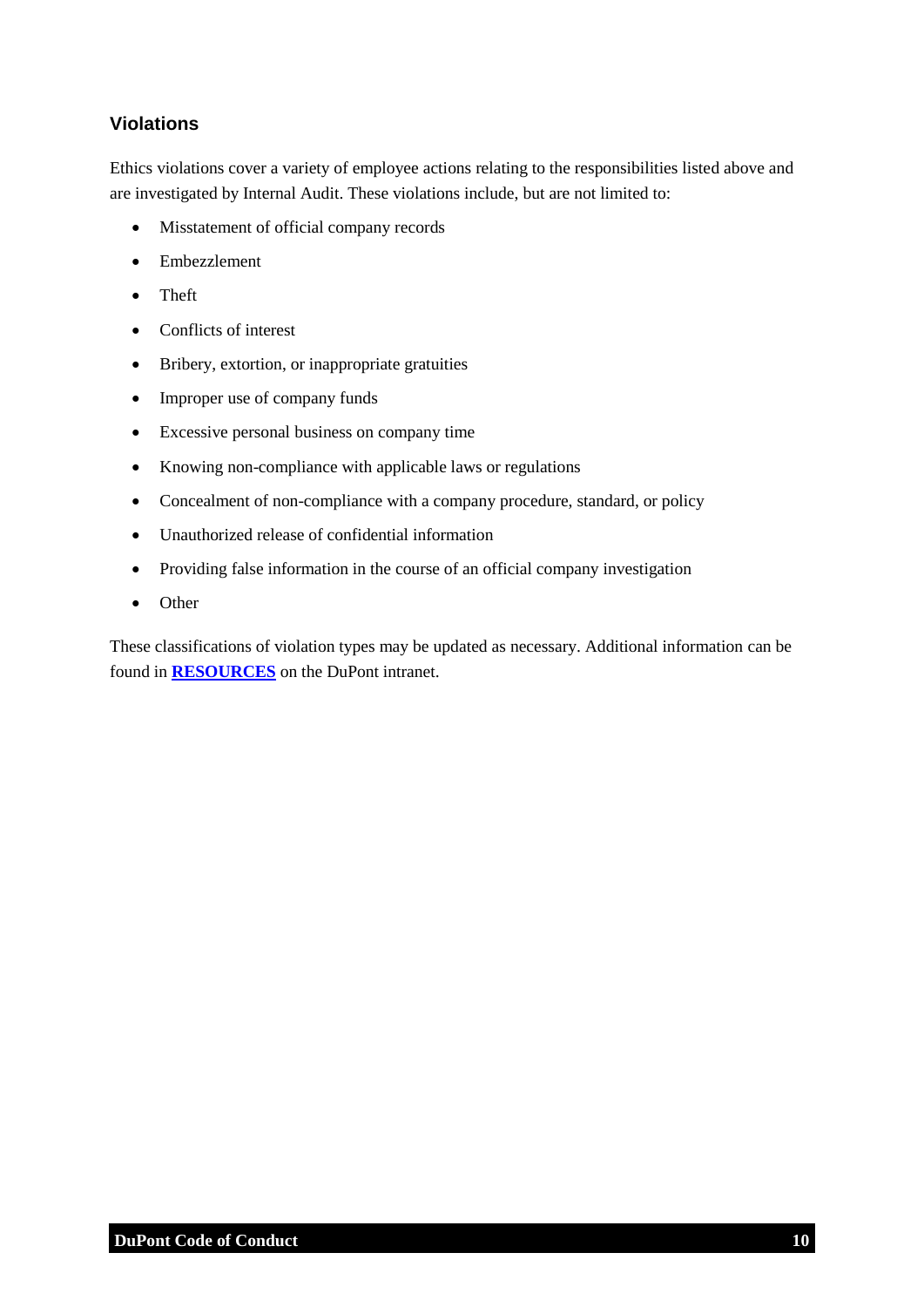## <span id="page-10-0"></span>**Providing Sustainable Solutions for Our Customers and Consumers**

The company's success depends on how well we meet the needs of the customers and consumers we serve. DuPont is committed to the marketplace's expectations of responsible conduct. Our DuPont core values stress that how we interact with others is just as important as what we do for them. We demonstrate sound business practices in all of our customer relationships to maintain our customers' trust - and their business - over the long term.

At DuPont we act responsibly in how we exchange gifts, entertain and handle business payments, conduct business across borders, and safeguard customer and consumer privacy. We do this with a focus on how we treat our customers and meet their needs.

*In This Section*

Gifts, Entertainment & Payments

Gifts & Entertainment

Bribes & Kickbacks

Payments for Products & Services

Business Across Borders

Export Control Compliance

Customs & Imports

Antiboycott / Economic Boycotts & Trade with Potentially Sensitive Countries

Customer, Consumer, Supplier, or other Third Party Privacy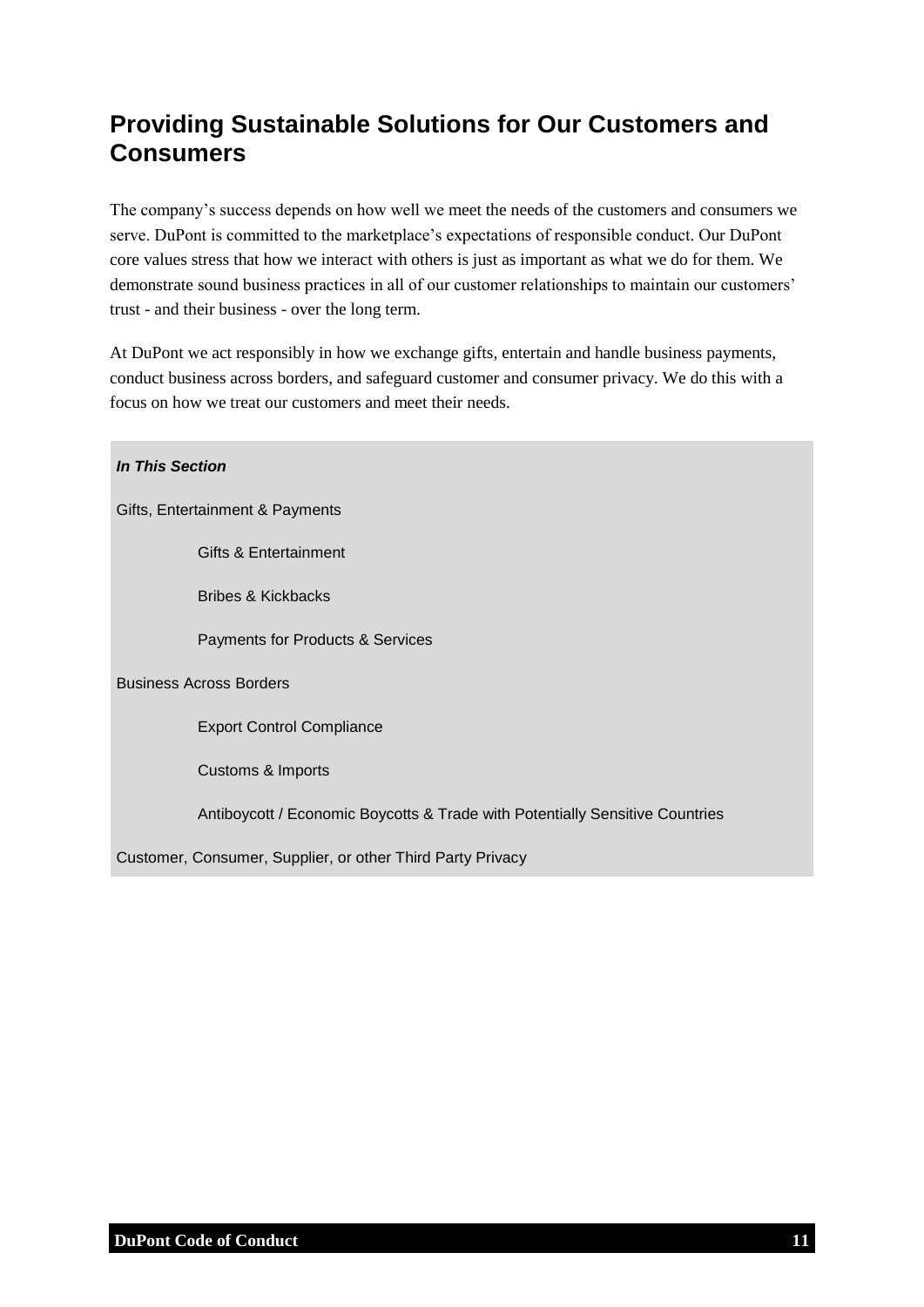### <span id="page-11-0"></span>**Gifts, Entertainment & Payments**

We are committed to strengthening all of our relationships with customers, suppliers, and other business associates. We do not provide gifts or entertainment to improperly influence other persons' business decisions, and we do not make illegal or unethical payments. In all situations, we must exercise good judgment and moderation to avoid the appearance of inappropriate conduct.

#### <span id="page-11-1"></span>*Gifts & Entertainment*

The company does not encourage giving or receiving gifts, even where the gift is otherwise perceived to be in the company's interest. When business entertainment is appropriate, or in the rare event that a gift is given or received, employees should ensure that the gift or entertainment:

- Is consistent with customary regional business practices.
- Has a clear business purpose.
- Cannot be perceived as a bribe or improper payment.
- Is not offered to improperly influence a business relationship.
- Does not violate applicable laws or ethical standards.
- Would not embarrass the company or the employee if publicly disclosed.
- Has been approved by the Vice President or Corporate Officer in the line of responsibility if it has a value that may be considered excessive, or equal to or greater than the DuPont Gifts and Entertainment policy's "High Value Amount," as determined by each country.

More stringent guidelines may apply within local organizations or specific functions and with regard to government procurements and interactions with government officials. Employees should check with their management for additional guidelines.

To prevent conflicts around gift giving, it is often helpful at the start of a business relationship to discuss what is not allowed.

<span id="page-11-2"></span>Additional information can be found in **[RESOURCES](https://inside.dupont.com/sites/ethics-compliance/Documents/_ecc_files_/8_code_resources_26Apr.pdf)** on the DuPont intranet.

#### *Bribes & Kickbacks*

Bribes and kickbacks are illegal in almost every country. Any offer of a payment or anything of value to influence a business decision or government action could be considered a bribe or kickback. An employee must never, directly or through a third party, offer, request, accept, or indicate a willingness to accept such a payment. Use caution, as even some non-cash gifts could be perceived as bribes. Unofficial fees to government officials, known as "facilitating" payments, made to expedite "routine government actions" such as processing papers or issuing permits, are prohibited.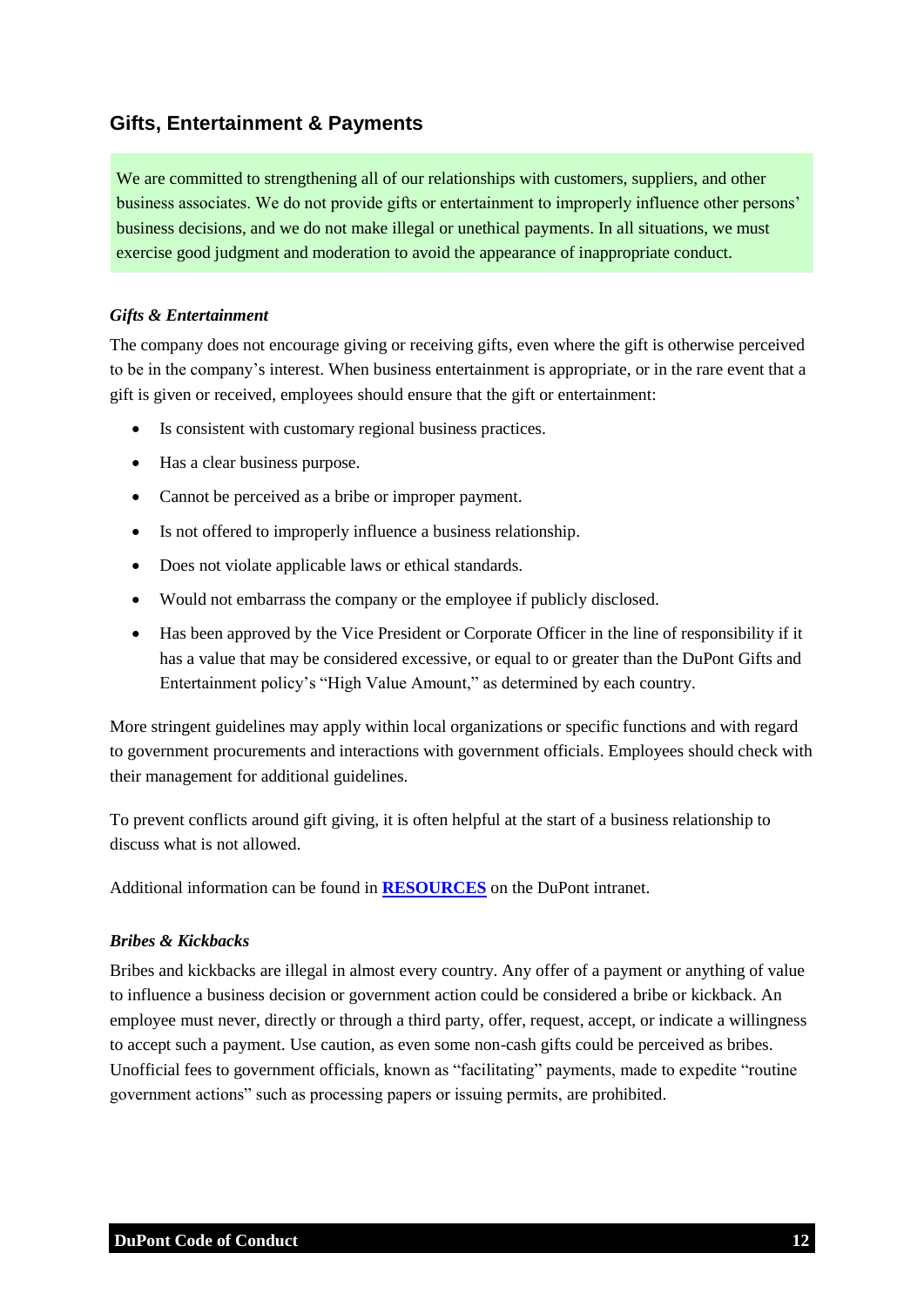#### <span id="page-12-0"></span>*Payments for Products & Services*

Sales-related commissions, rebates, discounts, credits, and allowances are customary business payments. Employees should avoid illegal or unethical payments, and must comply with applicable accounting, currency exchange controls, tax anti-bribery, and government procurement anti-kickback regulations.

Payments that the company makes or receives should be:

- Reasonable in value, relative to the goods or services provided and to industry norms.
- Competitively justified.
- Properly documented, such as in a negotiated agreement. The documentation should clearly define the nature and purpose of the transaction. (When an agreement is not practicable, the approving business or function should prepare and file a memorandum that explains the payment. Legal should review this memorandum.)
- Made by check, bank transfer, or credit note to the business entity listed on the original sales agreement or sales invoice, per payment terms as defined in the agreement.
- Payable to the business entity, not its individual officers, employees, or agents, or payable to another business entity.
- Prepared and sent only to the business, or its designated entity's place of business or bank account, in the proper country as listed on the original sales agreement or sales invoices.
- Free of any falsification, misrepresentation, or deliberate overbilling in any document (including invoices, consular documents, letters of credit, etc.). This includes suppression or omission of documents or of information in documents, and the deliberate misdirection of documents.
- Charged to the business entity or product benefiting from the payment. The company should provide full visibility regarding any payments and should not charge the payment to a nonrelated account. Otherwise, this action could be perceived as trying to hide the expense from proper scrutiny.
- In accordance with standard, written trade terms, including paid commissions, rebates, credits, discounts, or allowances.

The person approving each transaction is responsible for understanding the full transaction to ensure that it is appropriate to the situation and complies with company policy.

Generally, a payment does not require special review or a payer's written request if it is made in the same country in which the product or service is delivered. Exceptions to the above requirements should be rare.

Never make payments that may appear to violate accounting, tax, exchange control, or other laws and regulations. If unsure of a payment's legality, or to request an exception to this policy, seek approval from Legal and the Controller.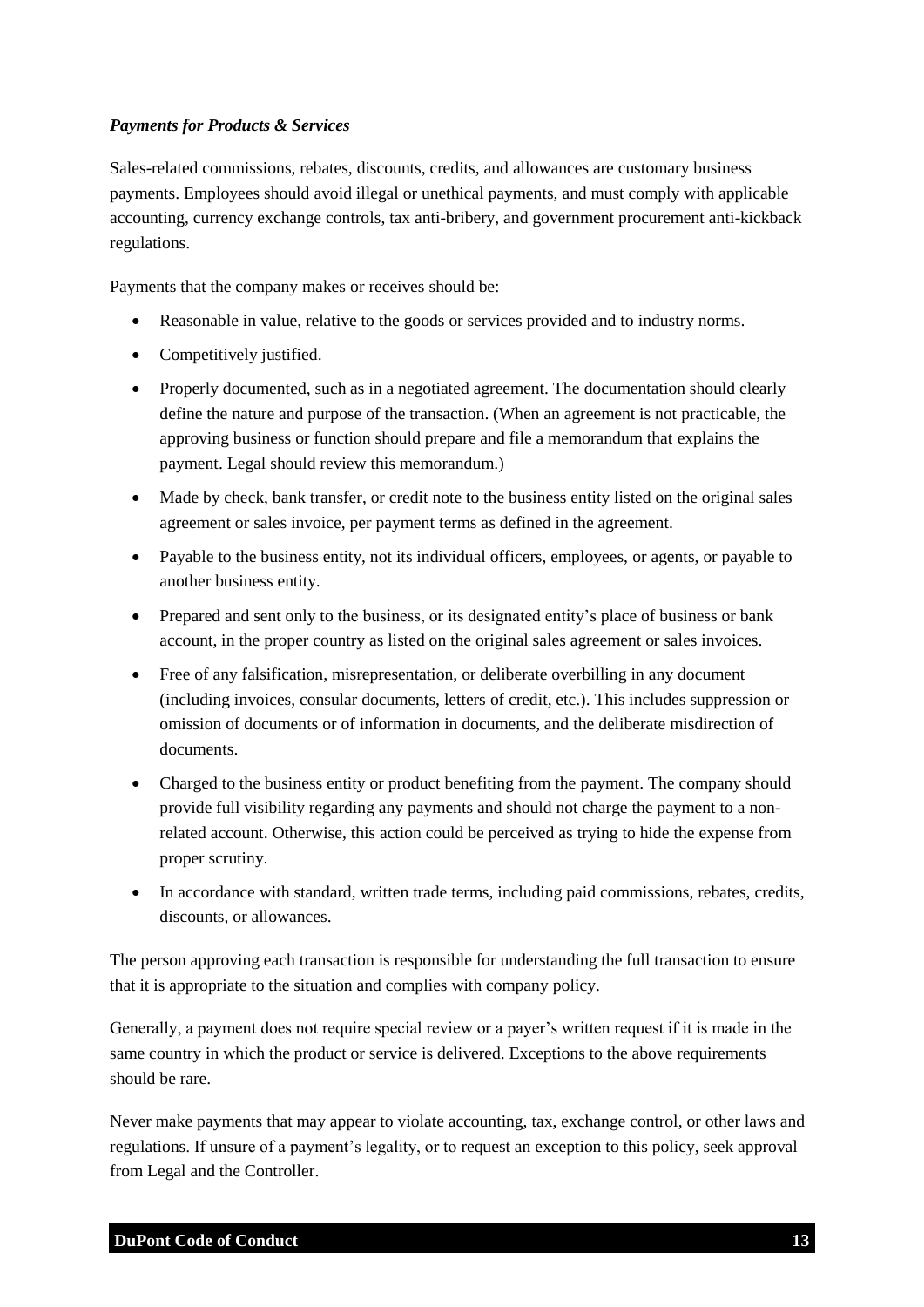## <span id="page-13-0"></span>**Business Across Borders**

Each location where DuPont conducts business may have distinct laws and regulations and unique ways of transacting business. We must abide by local customs while we honor our DuPont core values and uphold our standards. Therefore, each of us must understand the relevant laws and regulations that help safeguard the reputation of DuPont as a responsible global company.

#### <span id="page-13-1"></span>*Export Control Compliance*

Employees need to understand and follow national and multinational laws and other rules for exporting products, services, and technologies from one country to another. Export rules not only pertain to transferring products between countries—they may also restrict the following:

- Using business knowledge outside of the employee's country, such as when providing technical assistance to others.
- Transferring technical data to someone in another country, such as through the Internet, e-mail, conversations, meetings, or database access.
	- o This restriction applies to sharing information with other company employees, as well as non-employees.
	- o Transferring technology from within the U.S. to non-U.S. persons.
- Transporting company assets with certain technology, such as a computer an employee takes on a business trip to another country.

Some exports may require a government export license. In certain circumstances, export control laws may not allow companies or individuals to directly or indirectly deal with particular countries, companies, or individuals. These rules apply to transactions among DuPont, its affiliates, joint ventures, and subsidiaries, and between DuPont and other companies.

At times, export control laws in certain regions may conflict. To avoid problems, employees should consult Legal as early as possible about local laws on exporting products, services, and technology.

Additional information can be found in **[RESOURCES](https://inside.dupont.com/sites/ethics-compliance/Documents/_ecc_files_/8_code_resources_26Apr.pdf)** on the DuPont intranet.

#### **Reexporting**

U.S. export control laws apply to exporting products, services, and technology to another country and to reexporting the same products or technology to a third country.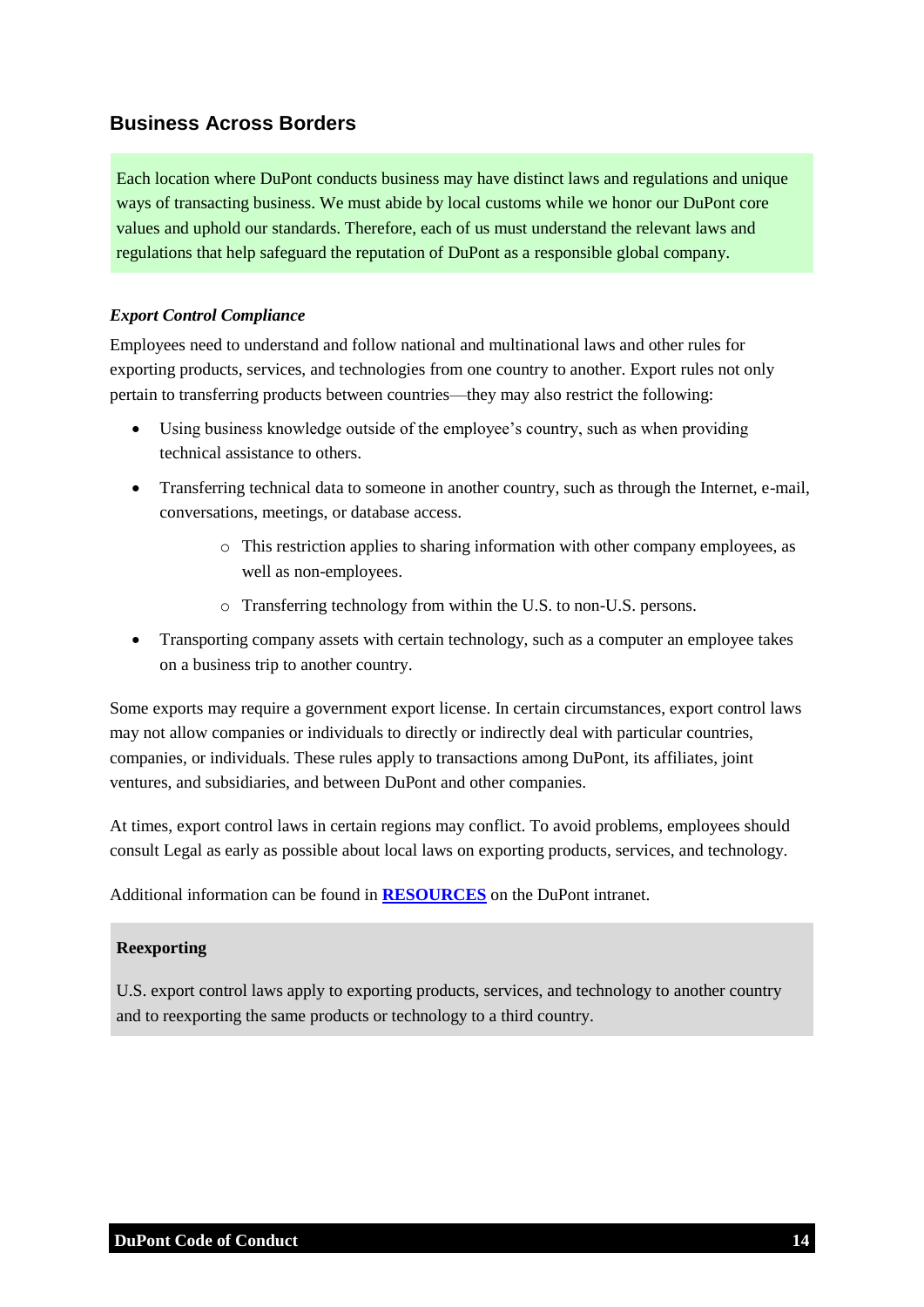#### <span id="page-14-0"></span>*Customs & Imports*

Customs rules safeguard each country's domestic industries, homeland security, and trading rights, while also preventing prohibited items from entering the country. These rules apply to transactions between DuPont and its affiliates, joint ventures, and subsidiaries, and between DuPont and outside companies. The rules require DuPont to determine the correct classification, value, and country of origin of all of its imports. Employees must be able to demonstrate, with proper documentation, that DuPont exercised reasonable care to ensure that its imports comply with all applicable laws. This step requires that, at minimum, employees report complete, accurate, and detailed information regarding every imported product, its places of manufacture, and its full cost. Virtually all countries in which DuPont operates have these requirements.

<span id="page-14-1"></span>Additional information can be found in **[RESOURCES](https://inside.dupont.com/sites/ethics-compliance/Documents/_ecc_files_/8_code_resources_26Apr.pdf)** on the DuPont intranet.

#### *Antiboycott / Economic Boycotts & Trade with Potentially Sensitive Countries*

Many countries have laws that require a company to either refuse or not refuse to do business with another country, its companies, or its citizens. For instance, U.S. laws generally prohibit U.S. companies and their subsidiaries from cooperating with international boycotts not sanctioned by the U.S. Government.

These laws can be confusing, especially when they conflict with one another. Employees involved in conducting business across borders should be familiar with the DuPont Export Control and Antiboycott policy. Among other expectations, this policy requires that employees report information requests they receive that could be used to boycott a country or company. Always contact Legal when you need to address a boycott or antiboycott issue.

In addition, DuPont has enacted a global Policy on Trade with Potentially Sensitive Countries. Its purpose is to ensure that DuPont is in compliance with all multinational laws regulating the trade and investment as well as the foreign policy considerations of the United States and other nations in which we operate. The policy applies to all DuPont businesses, including controlled subsidiaries, joint ventures and affiliates worldwide and governs all proposed import and export transactions.

Additional information can be found in **[RESOURCES](https://inside.dupont.com/sites/ethics-compliance/Documents/_ecc_files_/8_code_resources_26Apr.pdf)** on the DuPont intranet.

#### **United States Antiboycott Laws**

United States laws require that U.S. companies not participate in the Arab League's boycott of Israel. DuPont employees who are asked to participate in a boycott related to Israel, its companies, or its citizens should immediately contact Legal for assistance before taking any action.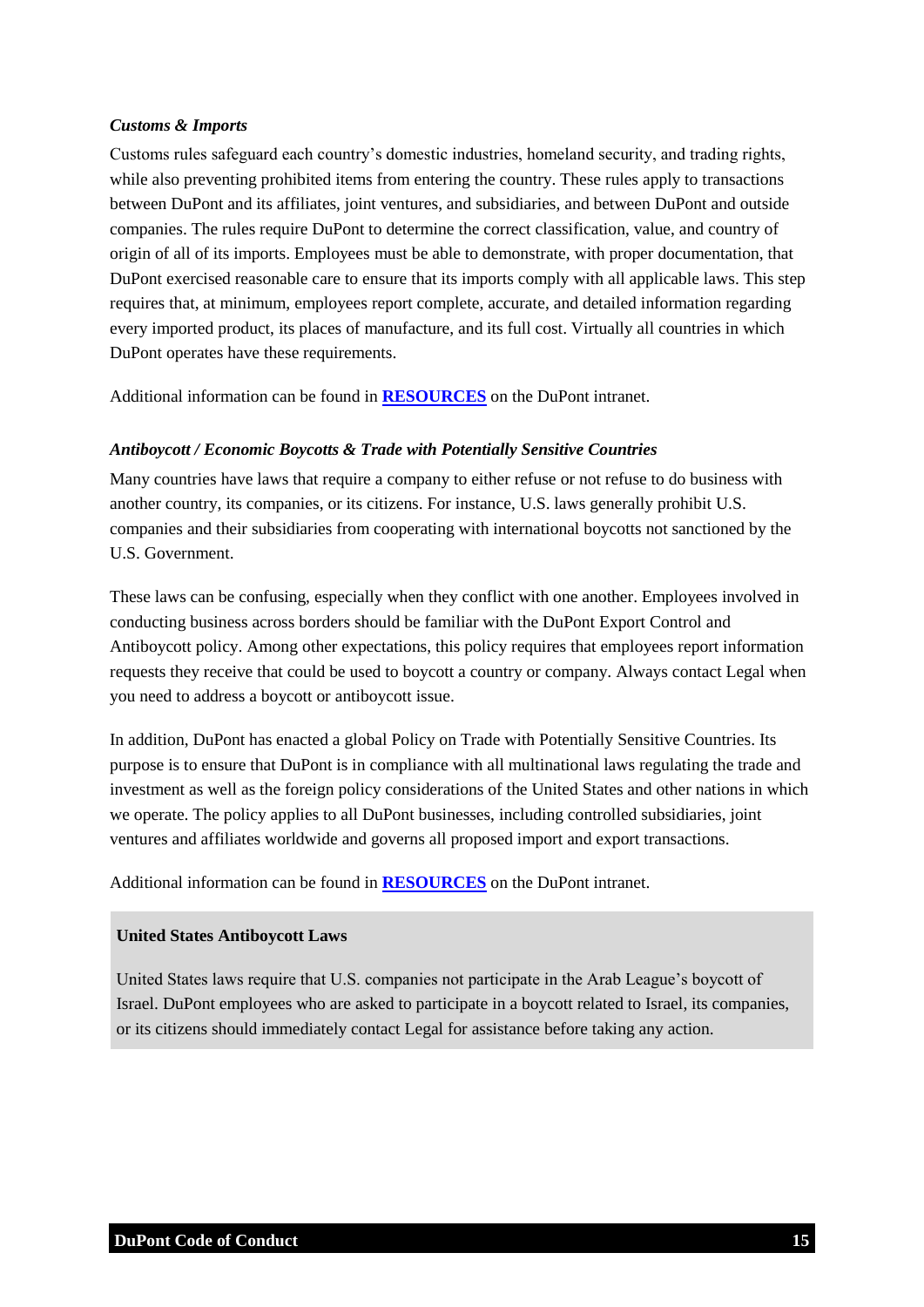## <span id="page-15-0"></span>**Customer, Consumer, Supplier, or other Third Party Privacy**

We have certain obligations to protect personally identifiable information that the company collects belonging to our customers, consumers, suppliers, or other third parties.

Employees who work with personal information about customers, consumers, suppliers, or other third parties must understand the laws applicable to the collection, transfer, and use of personal information. Depending on the type of information, some countries impose significant restrictions on how companies must treat personal information. In addition, country laws, company policies, and industry standards, require security controls for the physical and electronic protection of personal information. Personal information is defined as information sufficient to identify an individual. Personal information can include a customer's, consumer's, supplier's, or other third party's name, date of birth, account credentials, business or personal contact information, credit card number, biometric data, passport number, or national identification number. As a global company, DuPont must comply with applicable privacy laws. The DuPont Global Information Privacy Policy (GIPP) summarizes our commitments regarding privacy practices.

When transferring personal information across country borders, the company may be required, by applicable law, to use data transfer agreements including model clauses, opt-in consent from the customer, consumer, supplier or third party, or self-certification to a cross-border data transfer framework recognized by government authorities. Additional information can be found in **[PRIVACY](https://dupont.sharepoint.com/teams/teams_privacycentral/SitePages/Home.aspx)  [CENTRAL](https://dupont.sharepoint.com/teams/teams_privacycentral/SitePages/Home.aspx)** on the DuPont intranet.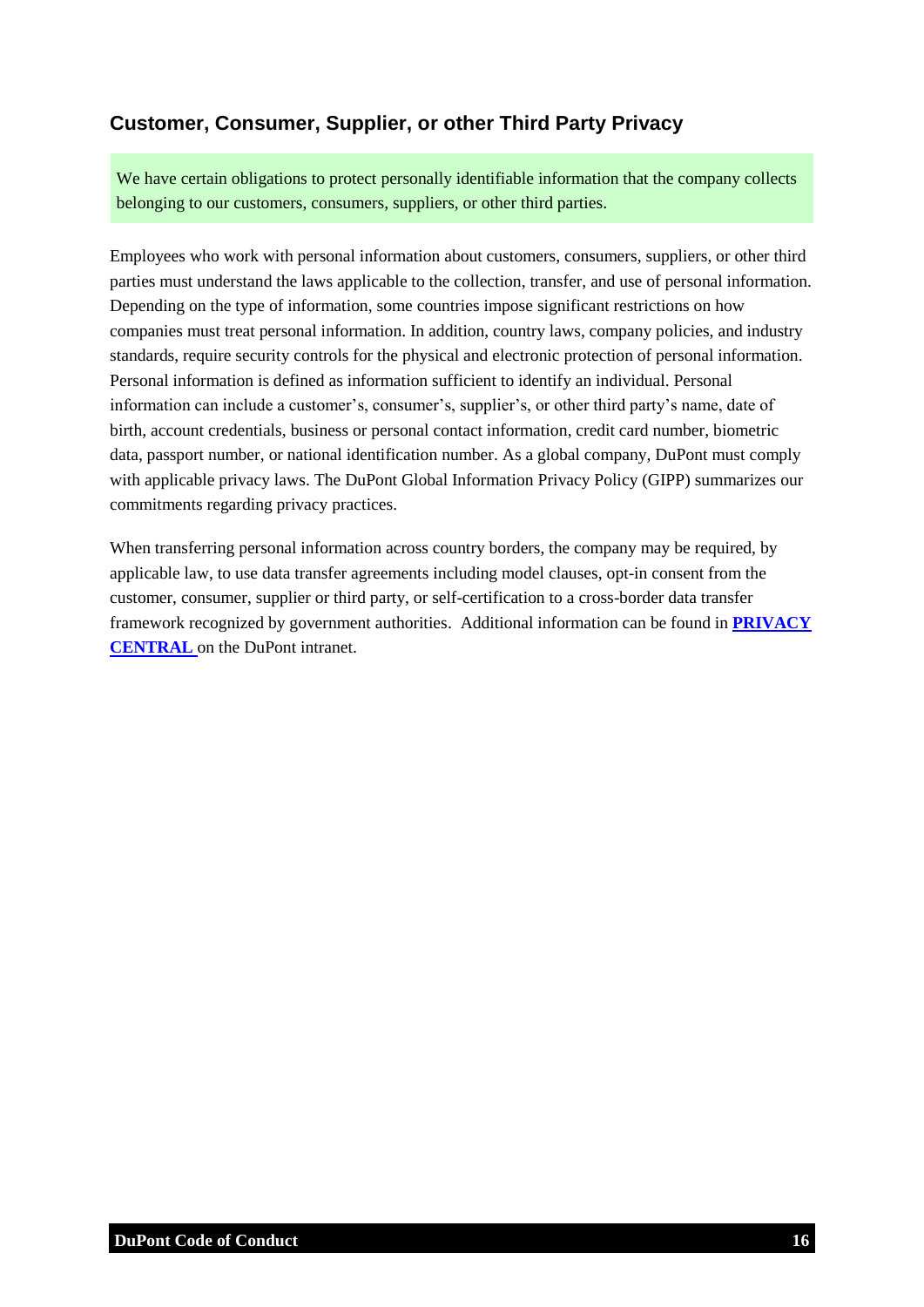## <span id="page-16-0"></span>**Creating Sustainable Growth for Our Shareholders**

Creating sustainable growth for our shareholders means providing good, consistent returns on their investments. To accomplish this challenging objective and adhere to our core values, we all must wisely use and safeguard company assets, and address any conflicts that do not serve the company's best interests. Sustainable growth for our shareholders provides DuPont with the financial resources to provide better solutions for our customers and consumers.

| <b>In This Section</b>                        |  |  |  |  |
|-----------------------------------------------|--|--|--|--|
| <b>Conflicts of Interest</b>                  |  |  |  |  |
| Outside Employment, Work, or Activities       |  |  |  |  |
| <b>Insider Trading</b>                        |  |  |  |  |
| <b>Corporate Opportunities</b>                |  |  |  |  |
| <b>Political Contributions or Activities</b>  |  |  |  |  |
| <b>Company Assets</b>                         |  |  |  |  |
| <b>Computers &amp; Communications Systems</b> |  |  |  |  |
| Non-Public Information                        |  |  |  |  |
| Inventions                                    |  |  |  |  |
| Brands, Trademarks & Copyrights               |  |  |  |  |
| Records & Reporting                           |  |  |  |  |
| <b>Expense Reporting &amp; Reimbursement</b>  |  |  |  |  |
| Departing the Company                         |  |  |  |  |
|                                               |  |  |  |  |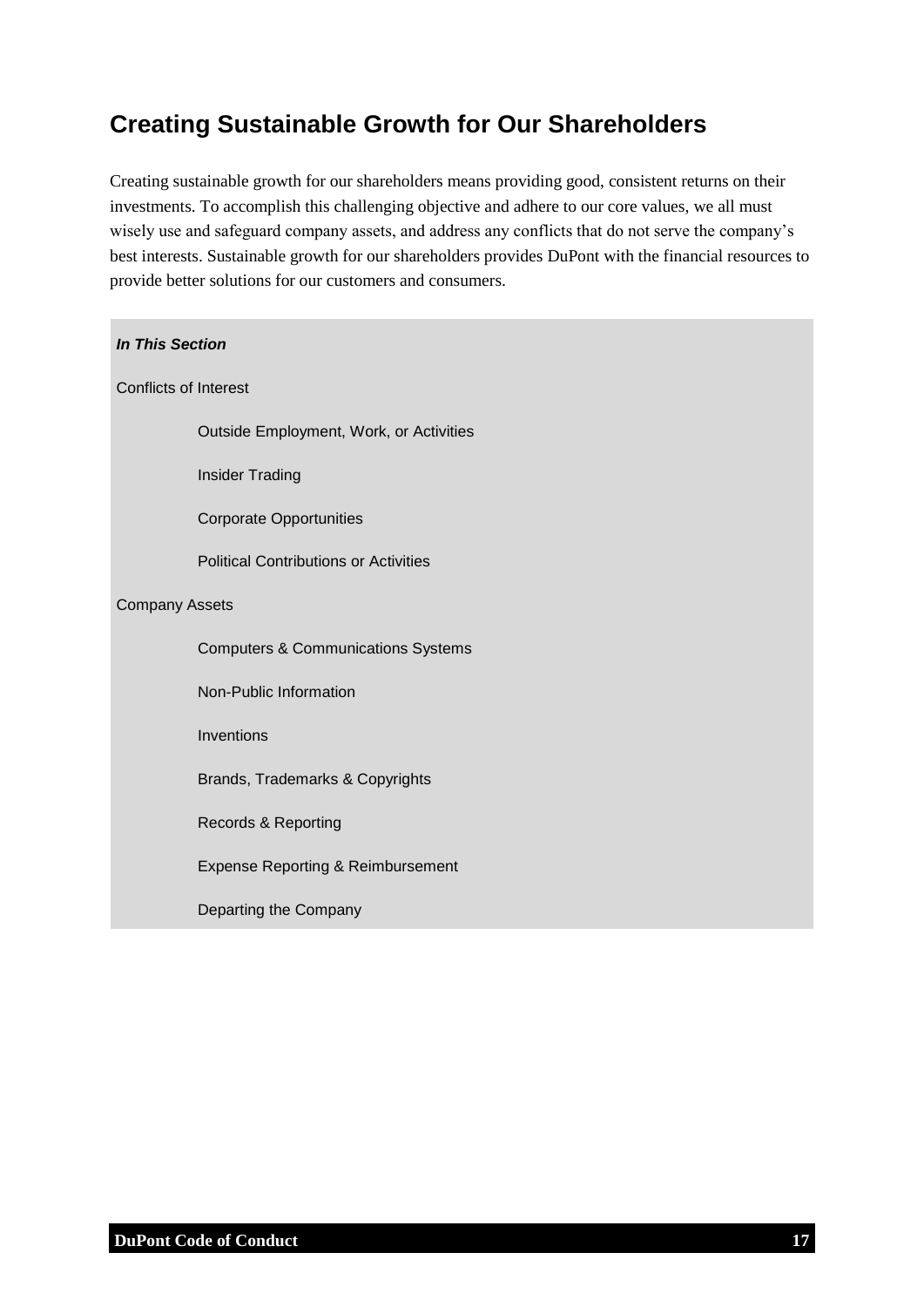## <span id="page-17-0"></span>**Conflicts of Interest**

As employees, we must ensure that our personal activities and interests do not conflict with our responsibilities to the company. We must avoid even the appearance of a conflict of interest. It is not an employee's responsibility to determine whether a conflict ultimately is found to exist. Rather, it is the employee's responsibility to disclose the potential conflict, so that management can address the situation.

Conflicts of interest may involve:

- Outside work, employment, or other activities (see page 19).
- Use of inside information and insider trading (see page 20).
- Corporate opportunities (see page 21).
- Political activities or contributions (see page 21).
- An employee, or to the employee's knowledge, his or her family member with a **significant financial interest** in an outside enterprise which does or seeks to do business with, or is a competitor to, the company.
- An employee's family member who receives personal benefits (such as from company business associates) because of the employee's role with the company.
- Any other arrangement or circumstance, including family or other personal relationships, which could be perceived as dissuading the employee from acting in the best interests of the company.

It is against company policy for a manager to supervise a family member or to engage in a romantic relationship with a reporting employee. An employee who is likely to encounter this issue should discuss the matter with his or her supervisor or Human Resources.

#### **Family Member or Personal Relationships**

Immediate family members include any child, stepchild, parent, stepparent, spouse, sibling, motherin-law, father-in-law, son-in-law, daughter-in-law, brother-in-law, sister-in-law, aunt, uncle, and cousin (step- or -in-law) and any person (other than a tenant or employee) sharing the household. In some situations, a relationship with a non-family member also may present a conflict.

These examples do not include all persons who may present an employee with a conflict. An employee's manager should evaluate each unique situation.

**Reviewing a potential conflict:** Management will review whether an employee's personal interest may influence, or appear to influence, the employee's duty to make business decisions wholly in the company's best interests. Considerations may include whether: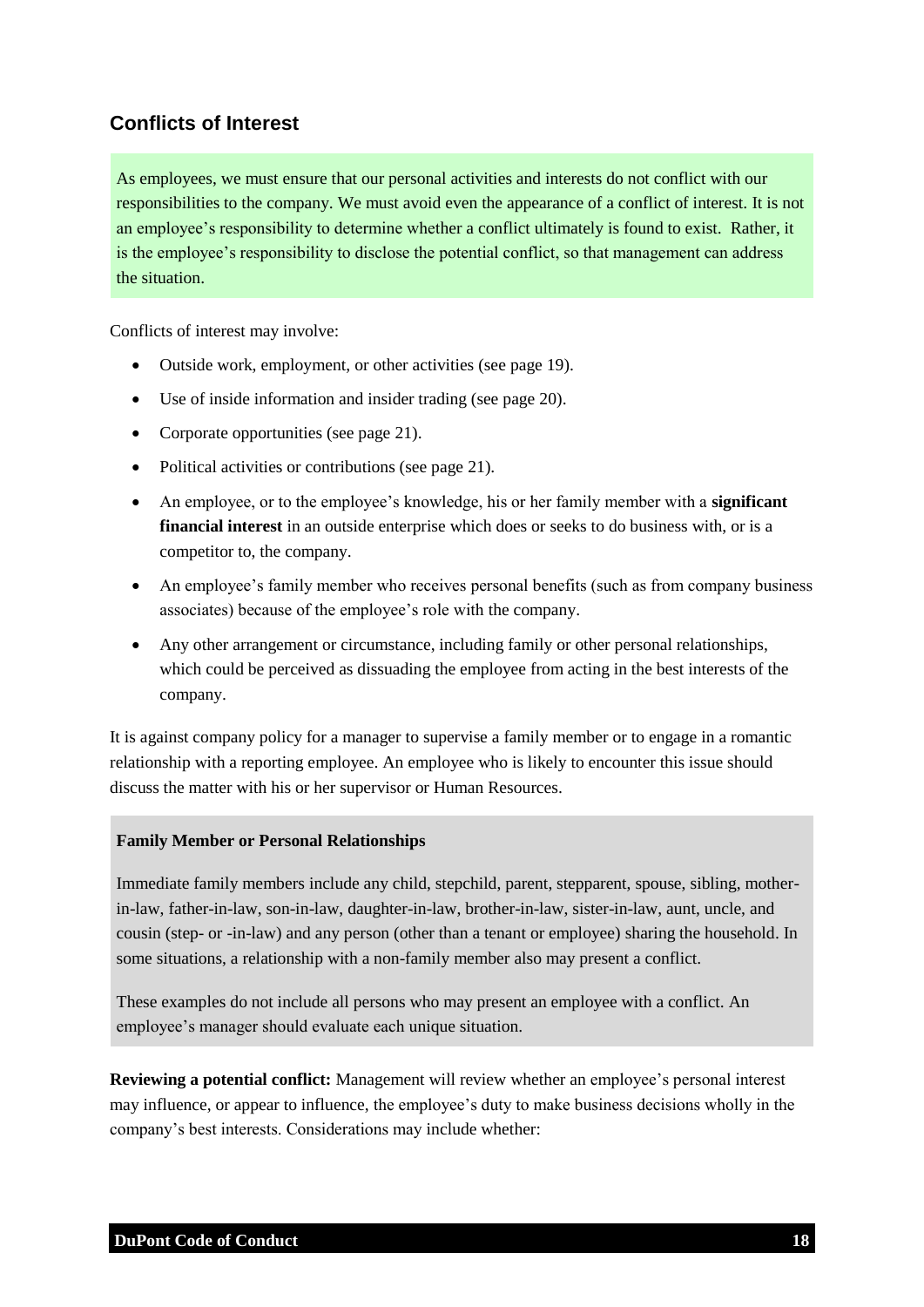- The outside interest involves business or competes with the employee's duties, function or site, or with company business.
- The employee's responsibilities involve making or influencing business decisions in the area where the potential conflict may exist.
- Public disclosure of the outside interest could embarrass the company.
- The employee has access to company information that is potentially useful to the outside interest.
- The employee's family member has an active, managerial, or decision-making role in the outside interest where a potential conflict exists.

Employees should disclose or raise any questions related to conflicts of interest with their manager, Corporate Compliance Officer, or Legal.

#### **A Significant Financial Interest**

A "significant financial interest" is a direct or indirect aggregate interest of an employee or his or her family member in any outside enterprise which conducts business, seeks to conduct business, or competes with the company. As a minimum standard, a "significant financial interest" is defined as more than:

- 1% of any class of the outstanding securities of a firm or a corporation.
- 10% interest in a non-public company, partnership, or association.
- 5% of the total assets or gross income of the employee.

#### **Disclosing and Addressing a Potential Conflict of Interest**

Employees must promptly and thoroughly disclose any potential conflict of interest, to management as soon as the potential conflict is considered or occurs. Disclosure must also be made on the annual Business Ethics Certification. Your manager may request that you make the disclosure in writing. The company will treat all disclosures confidentially, except to the extent necessary to protect the company's interests. Management will review these matters with Ethics & Compliance Central and will take action to eliminate potential conflicts.

#### <span id="page-18-0"></span>*Outside Employment, Work, or Activities*

The following are potential conflicts of interest related to an employee's activities outside the company:

 Serving as a director, officer, partner, consultant, manager, or in any technical capacity or any key role with an organization, even if only part of the time, that conducts, or is likely to conduct, business with or competes with the company.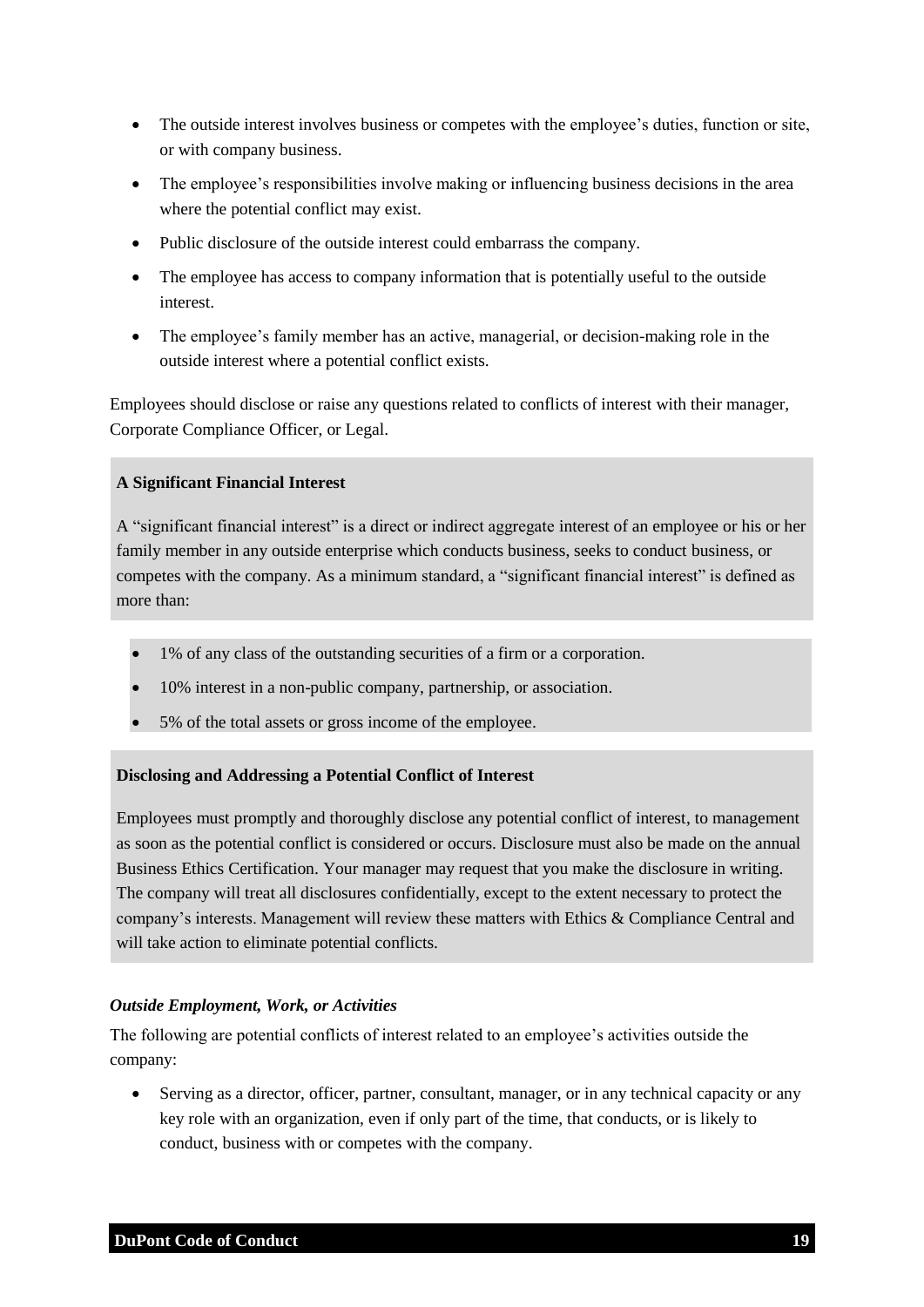- Acting as a broker, finder or other intermediary for another party in transactions currently or potentially involving the company or its interests.
- Having any other employment, including running a separate business, if doing so interferes with the employee's company job duties.
- Serving in a government position if doing so interferes with the employee's company job duties.
- Making presentations or submitting articles or other writings related to the employee's professional area. Before agreeing to such activity, the employee's manager should review the situation. Also, the employee should inquire as to whether the business unit has a manuscript or presentation review policy. These activities should not interfere with the employee's job performance. Any honorariums offered the employee must comply with the DuPont Gifts & Entertainment Policy.
- Using one's company position or title in connection with an outside activity that may infer the company's sponsorship or support.
- Using the company's property or information or one's position with the company for personal gain.
- Using any company supplies or facilities in connection with an outside activity, unless approved by the employee's manager.
- Using company time for outside business or activities.

Employees should review any potential situations with their manager before they occur to ensure that these situations are not likely to become actual conflicts.

#### <span id="page-19-0"></span>*Insider Trading*

"Inside information" is any non-public information important enough that it can affect the price of a company's securities if disclosed. This may include, for example, data about expected earnings, mergers or acquisitions, or major product introductions, or developments in intellectual property or litigation. Employees must not trade any company's securities based on inside information, or pass this information on to others who could use it to trade in the company's securities. This restriction applies to trading in DuPont stock, as well as in the stock of other companies about which employees may have inside information. The laws of many countries, including the United States, prohibit trading securities while possessing inside information. Penalties for violating insider trading laws are severe.

As a general rule, employees should wait two business days after inside information is publicly disclosed before trading DuPont stock, or the stock of any company about which they have inside information. Employees with access to inside information are not prohibited from receiving stock grants from DuPont reward programs. However, employees must not make any market-based transaction, such as selling stock, or changing an investment election into or out of the DuPont stock fund in a company savings plan, while possessing inside information. If in doubt, do not trade, and contact Legal for guidance. Executive officers must follow a special pre-clearance procedure and should consult the Corporate Secretary before trading company stock.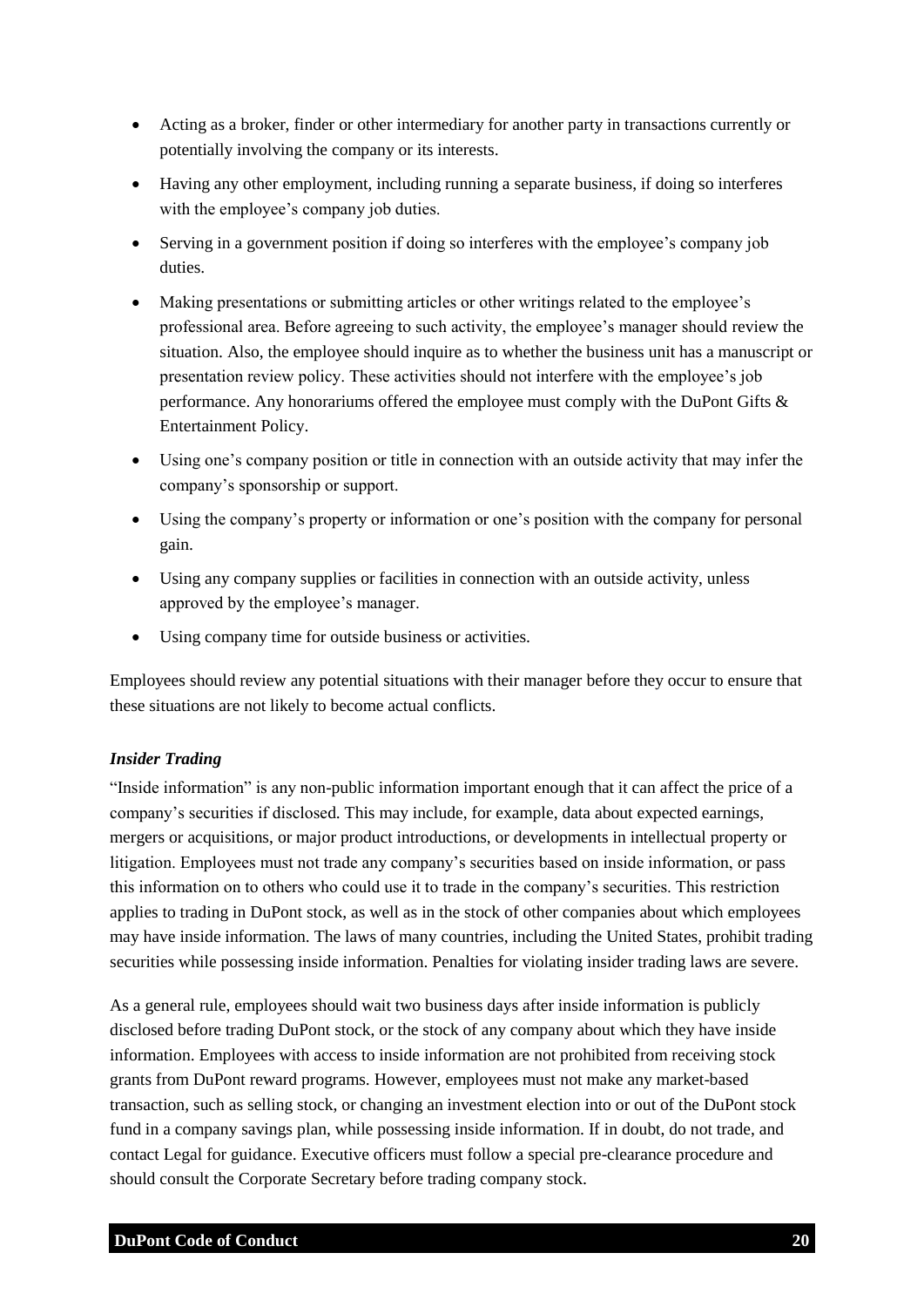#### Additional information can be found in **[RESOURCES](https://inside.dupont.com/sites/ethics-compliance/Documents/_ecc_files_/8_code_resources_26Apr.pdf)** on the DuPont intranet.

#### **Examples of Inside Information**

These are examples of inside information:

- You discover that the company is about to announce a significant new research discovery that is expected to transform the marketplace.
- You learn that the company is considering making a large investment in a smaller publicly traded competitor.
- <span id="page-20-0"></span>You learn that DuPont is about to award a major contract to another publicly traded company.

#### *Corporate Opportunities*

In working at DuPont, employees are likely to learn about, or be involved in developing, business opportunities to serve the company's corporate objectives. Employees must not take improper advantage of these situations. Specifically, employees may not:

- Personally take business opportunities that arise through use of company property, information, or one's position with the company.
- Directly or indirectly compete with the company for business opportunities that the company is pursuing.

#### **Examples of Corporate Opportunities**

These are examples of corporate opportunities:

- You identify a compound that is an unexpected by-product of a research project, and the compound has potential market value.
- You learn that the company may be interested in acquiring local real estate that someone could first purchase and then sell to the company.
- Your business unit develops a process that reduces its environmental pollutants. This process could be valuable to other companies, too.

#### <span id="page-20-1"></span>*Political Contributions or Activities*

Each country in which DuPont operates has restrictions on political contributions or activities by companies. Employees must consult with Legal to ensure strict compliance with applicable laws. In addition, DuPont Government Affairs must approve any contributions or activities on behalf of the company or that use company funds or resources. United States laws also may prohibit political contributions in other countries.

Employees can make personal contributions to a political party, committee, or candidate of their choice as long as the donation does not directly or indirectly involve company funds or other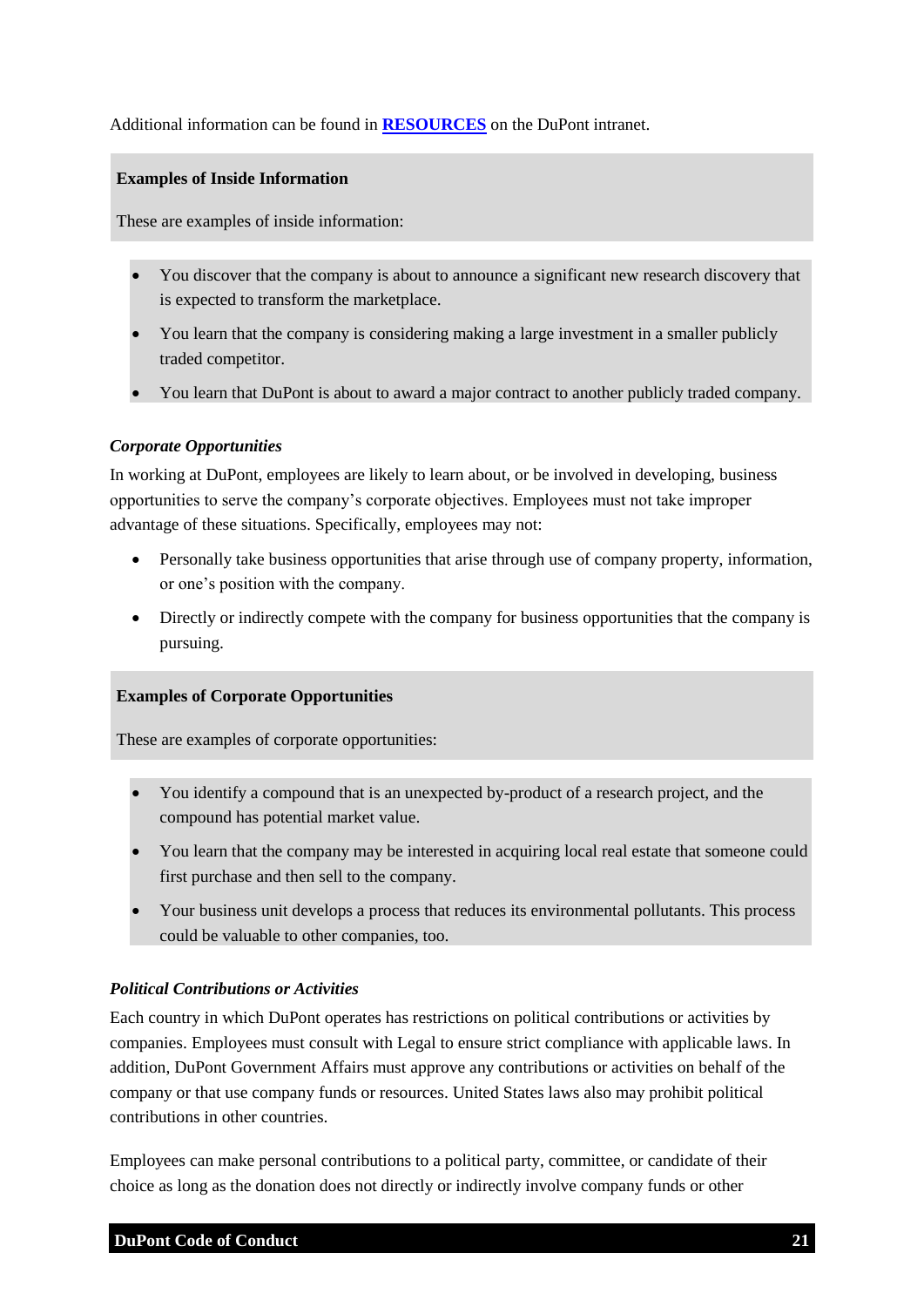resources. No one should exert any direct or indirect pressure in any form on employees to contribute money or effort to support a political party or a political candidate.

Communicating the company's position on matters of policy to government employees and officials can make the employee and the company subject to applicable advocacy laws. Many local, state, and national governments require registration of political advocates, or "lobbyists," with significant penalties for non-compliance. The definition of a political advocate varies by location but may include almost any interaction with government officials for a business purpose. Employees must consult with Legal or Government Affairs prior to conducting business with government officials to determine if the employees must be registered. Employees should also contact Government Affairs and Legal if a need exists to engage political advocates.

Before allowing individuals to use company locations for political speeches or other political purposes, seek approval from Government Affairs and Legal. Use of company locations for such purposes may be considered a political contribution by the company.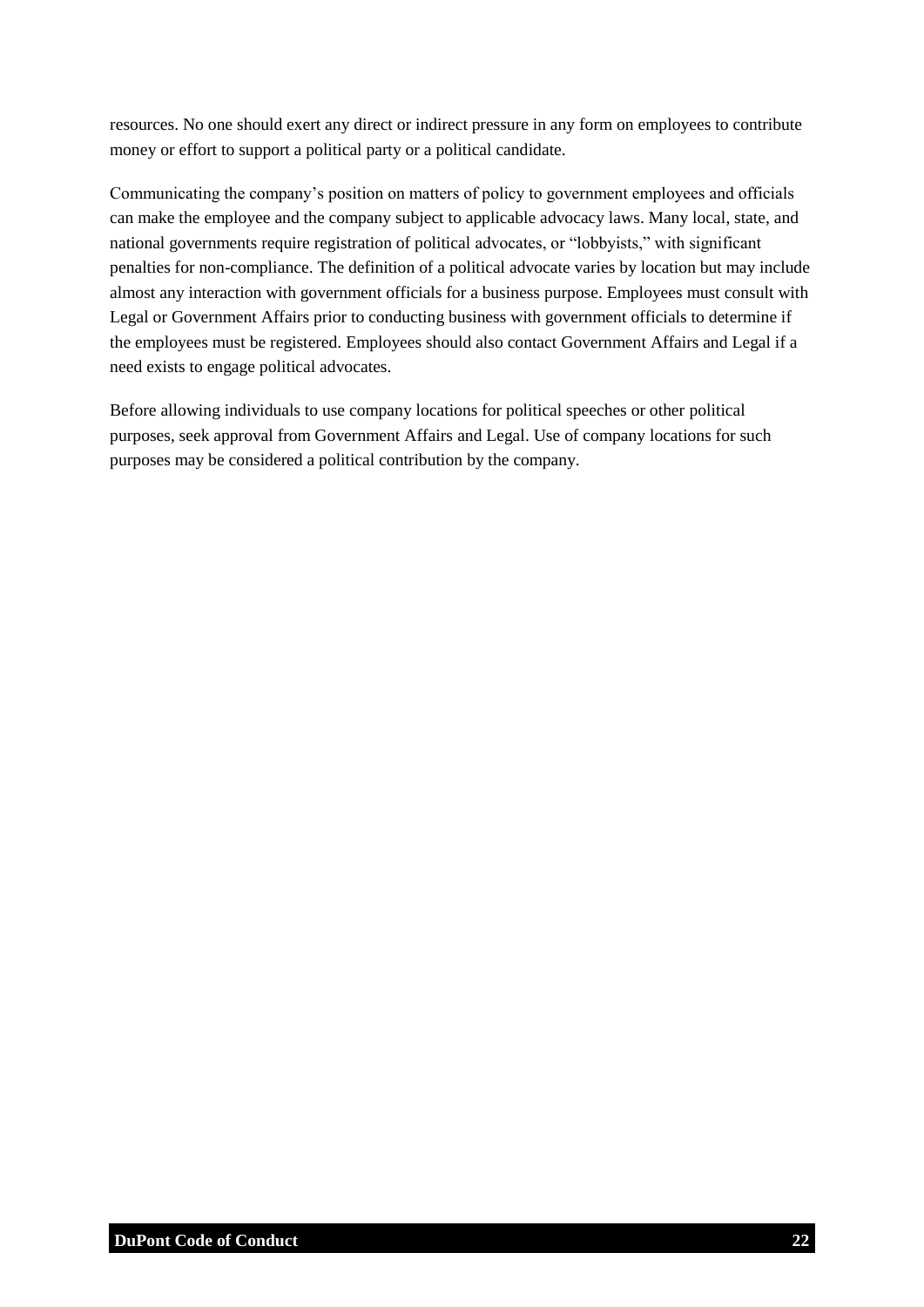## <span id="page-22-0"></span>**Company Assets**

Proper protection and use of company resources is a fundamental responsibility of each employee. While limited personal use of certain resources is sometimes permissible, we should never take this privilege for granted or assume that we have a right to privacy when using these resources.

Company assets include physical property, information, data, records, and intellectual property, such as brands, inventions, and copyrights.

Employees should comply with the following responsibilities:

- **Acquiring assets:** Use good judgment when obtaining assets for the company's use. Acquire only assets that the company is permitted to have. Finally, ensure that DuPont gets a fair price when purchasing assets, such as supplies and raw materials.
- **Using and handling assets:** Use care when working with company assets to ensure that these important resources do not lose their value due to misuse.
- **Safeguarding assets:** Protect company assets from others' misuse or theft. Company property and information should be stored in secure locations to prevent unauthorized access.
- **Sharing assets:** Share company assets with others outside of the company only when authorized and when doing so will not compromise the asset's value or breach any laws or regulations.
- **Following procedures:** Comply with site security programs to safeguard physical property and other assets against unauthorized use or removal, as well as against loss by criminal act or breach of trust.
- **Disposing of assets:** Dispose of company assets only with proper authorization, according to company procedures, in an appropriate way and when not illegal.
- **Misusing assets:** Help to protect against misuse of company assets by following applicable policies and raising concerns of misuse of company assets.

<span id="page-22-1"></span>Additional information can be found in **[RESOURCES](https://inside.dupont.com/sites/ethics-compliance/Documents/_ecc_files_/8_code_resources_26Apr.pdf)** on the DuPont intranet.

#### *Computers & Communications Systems*

Company assets include, but are not limited to, computers and related equipment and networks (including Internet access), software, telephone and voicemail systems, and personal digital devices. Employees must safeguard these resources and protect the important company data stored on these systems. In addition, because of the sensitive information computers may contain, employees must follow company policies and procedures regarding encrypting computers and protecting them from theft.

Corporate standards for electronic information security are available through line management or the DuPont Information Security Organization (DISO).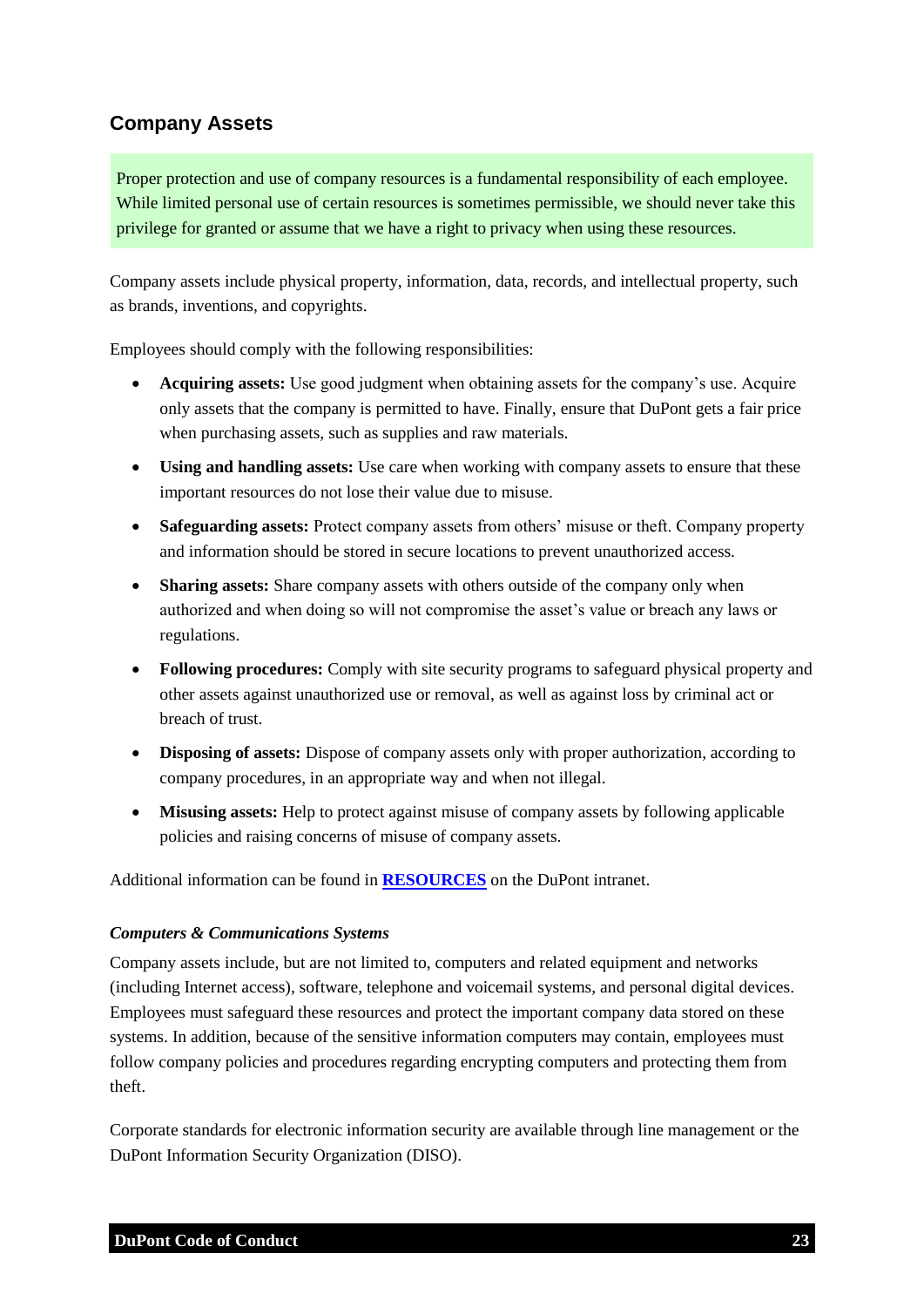#### <span id="page-23-0"></span>*Non-Public Information*

It is critical that all employees protect company information that has not been made public. Non-public information that has economic value to the company is "trade secret" information. Examples of company trade secret information include the following when not public: business plans, pricing and cost information, research and development plans and strategies, research data and inventions, product formulas and ingredients, process and design information. "Inside information," discussed earlier, is another example of non-public, confidential information that must not be shared with others without specific authorization.

Employees must be aware of trade secrets and take steps to effectively protect those trade secrets by complying with the DuPont Trade Secrets Policy. Further, all employees must safeguard company non-public information from improper access, use, or disclosure by following DuPont DISO policies.

Trade secrets and other confidential information may be disclosed to others only under a written agreement, such as a confidential disclosure agreement, that remains in effect and applies to the disclosure. When disclosed to another party, confidential information and samples must be marked as "Confidential." Further, the disclosure must be limited to information necessary for the business purpose. Legal must review confidentiality agreements others provide to DuPont before an employee signs any such agreement or receives the related information.

#### **Classification of DuPont Information**

DuPont information is classified as follows:

- **Special Control** The highest sensitivity. In the wrong hands, this information could cause irreparable harm to DuPont, its image, or its financial stability. Examples include earnings reports, selected research, and process information, business strategies and tactics, unannounced acquisitions or divestiture plans.
- **Confidential** High sensitivity, information that must only be shared with those who have a need to know. Examples include proprietary financial or technical information, business objectives, planned marketing, personnel matters, and labor contracts
- **Internal Use Only** Non-public DuPont information, intended to be kept internal to DuPont. Examples include company telephone listings, engineering standards, technical information used by sales representatives that is not intended for customers, general business communications, and correspondence.
- **Public** Created specifically for customers, shareholders, and the media or for other public dissemination. Examples include the DuPont Annual Report, Material Safety Data Sheets (MSDS), press releases, and product advertising.

Additional information can be found in **[RESOURCES](https://inside.dupont.com/sites/ethics-compliance/Documents/_ecc_files_/8_code_resources_26Apr.pdf)** on the DuPont intranet.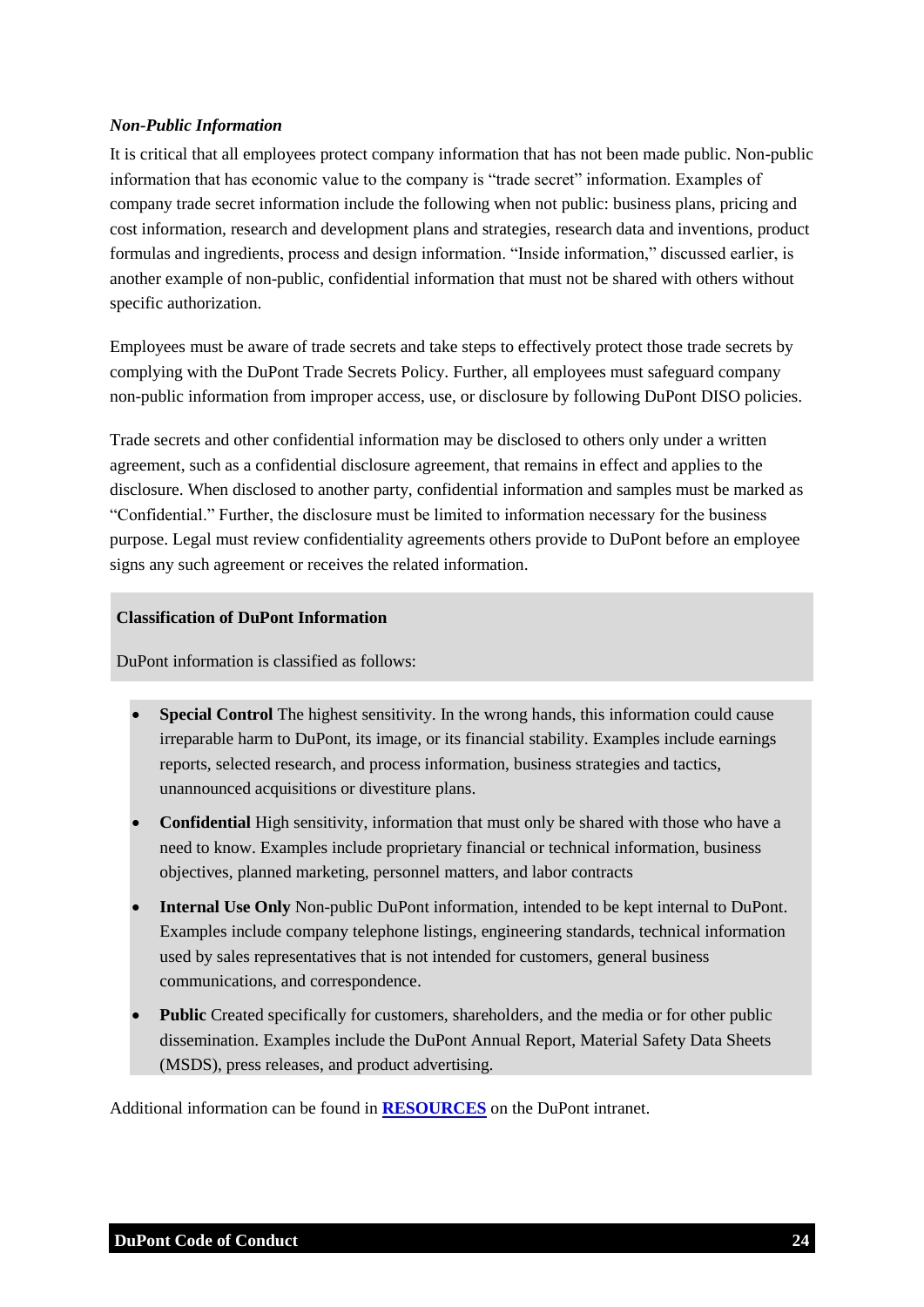#### <span id="page-24-0"></span>*Inventions*

An "invention" is any new and useful work, such as a composition, process, method, or device. Like trade secrets, inventions can provide DuPont with a competitive advantage. Employees must effectively safeguard the company's inventions.

Protecting company inventions may include filing for patents, depending on the competitive environment the company faces regarding the invention. For instance, if obtaining an enforceable patent is unlikely, the company may maintain the invention as a trade secret, instead of publicly disclosing it in a patent application. In other situations, where obtaining a patent is not likely to provide any significant benefit, the company may elect to publish a description of the invention to prevent patenting by others instead of filing a patent application.

Employees must help the company avoid infringing on others' valid patents. Before releasing a new product or undertaking a new industrial process, the responsible business unit or function should consult with Legal about conducting an appropriate patent review.

<span id="page-24-1"></span>Additional information can be found in **[RESOURCES](https://inside.dupont.com/sites/ethics-compliance/Documents/_ecc_files_/8_code_resources_26Apr.pdf)** on the DuPont intranet.

#### *Brands, Trademarks & Copyrights*

DuPont protects its intellectual property under trademarks, trade dress, patents, copyrights and trade secret laws, among other tools. For example, the DuPont brand name and the DuPont Oval Logo are among the company's most important assets, and employees must ensure that they retain their value. To safeguard company brands, trademarks, and copyrights, employees should:

- Become familiar with and properly use the DuPont Brand Identity System.
- Be aware of potential abuse of DuPont brands by co-workers, customers, suppliers, competitors, and on the Internet.
- Identify any brand abuse or infringement to line management, Corporate Marketing (through the Corporate Brand Protection Center), or the DuPont Legal Trademark and Copyright Group.

Also, employees must respect and properly use others' trademarks and copyrighted materials, including when copying and distributing materials and using computer software.

<span id="page-24-2"></span>Additional information can be found in **[RESOURCES](https://inside.dupont.com/sites/ethics-compliance/Documents/_ecc_files_/8_code_resources_26Apr.pdf)** on the DuPont intranet.

#### *Records & Reporting*

All information the company produces is considered a record, regardless of how the information is maintained. Examples of records include financial, accounting, technical, and sales reports; production information; R&D records; personnel files; Safety, Health and Environmental (SHE) information; contracts; marketing information; and business plans.

Employees should ensure that all company accounts and records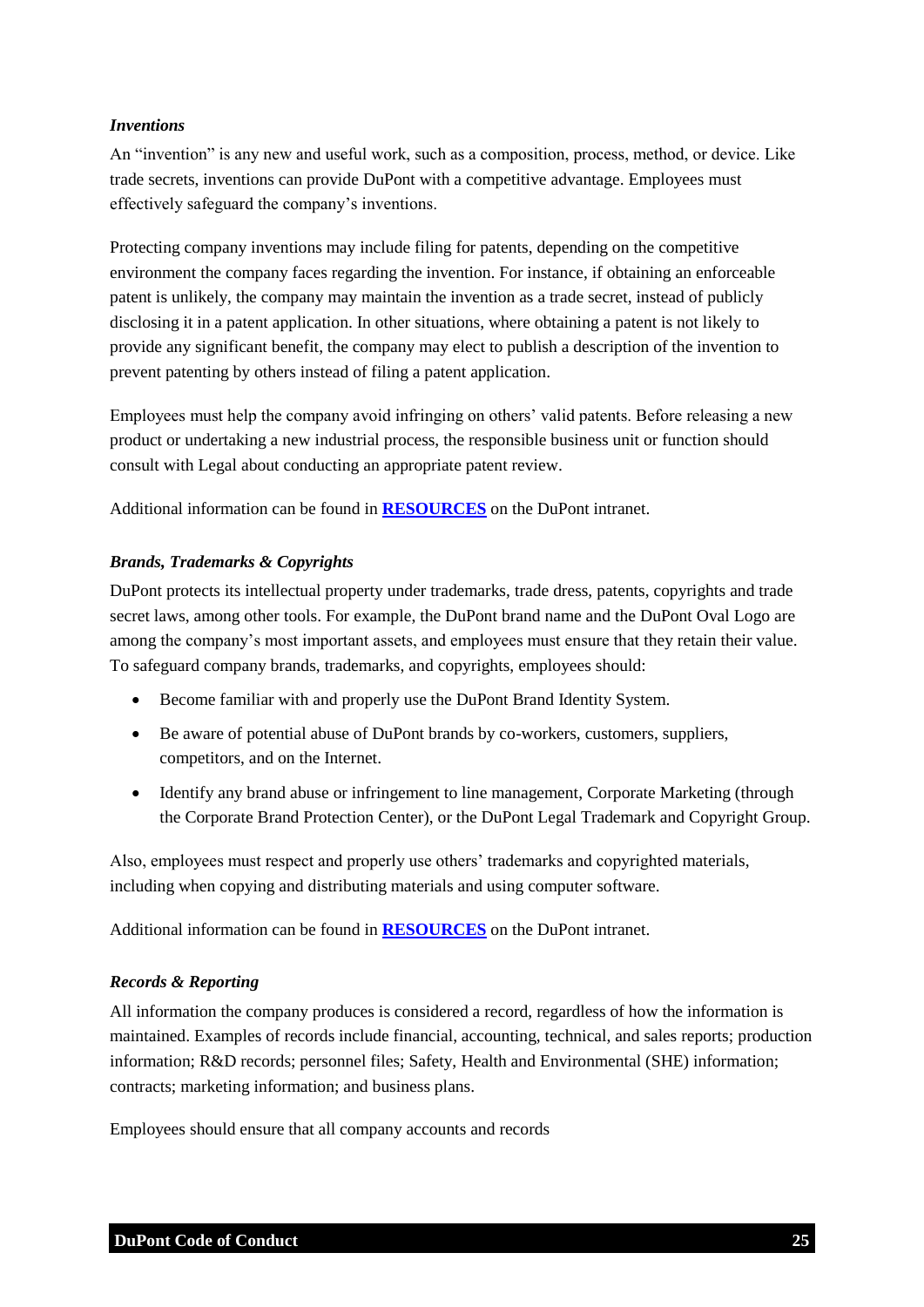- Are accurate and clearly describe and identify the relevant facts or the true nature of the business transaction, asset, liability, or equity.
- Are documented to properly and timely classify and record entries on the book of accounts, in compliance with company adopted accounting principles.

Records related to accounting transactions and financial reporting must comply with company accounting policy and generally accepted accounting principles and standards. Employees must comply (and ensure that our contractors and consultants managing DuPont records comply) with the DuPont Corporate Records Information Management (CRIM) Policy when creating, maintaining, or disposing of DuPont records. Employees must never intentionally make record entries that are false, distorted, misleading, misdirected, or deliberately incomplete. Improper accounting and documentation and fraudulent financial reporting will likely violate company policy and legal and regulatory accounting standards. Such actions can make both the company and the responsible employee liable to civil and criminal penalties.

Many classes of records are subject to laws and regulations, such as occupational health and safety requirements and accounting standards. The DuPont Records Control Schedule, contained within the CRIM Policy, codifies these regulatory requirements for managing company records. In addition, the Schedule provides control requirements for non-regulated records. Employees must comply with the record control requirements in the Schedule unless the requirements conflict with local laws or contracts. In these instances, employees should consult with Legal and Finance.

The company's internal control standards and procedures ensure that assets are protected and properly used and that financial records and reports are accurate and reliable. Employees share the responsibility for maintaining and complying with required internal controls.

#### **Improper Record Keeping**

Examples of improper record-keeping include intentionally:

- Misclassifying amounts between cost or capital.
- Accelerating or deferring costs or revenue that do not meet generally accepted accounting principles.
- Misclassifying inventory that is not saleable as acceptable finished product.
- Falsifying company documents, including financial records, test data, inspection reports, time and attendance records, and travel and expense reports.

Additional information can be found in **[RESOURCES](https://inside.dupont.com/sites/ethics-compliance/Documents/_ecc_files_/8_code_resources_26Apr.pdf)** on the DuPont intranet.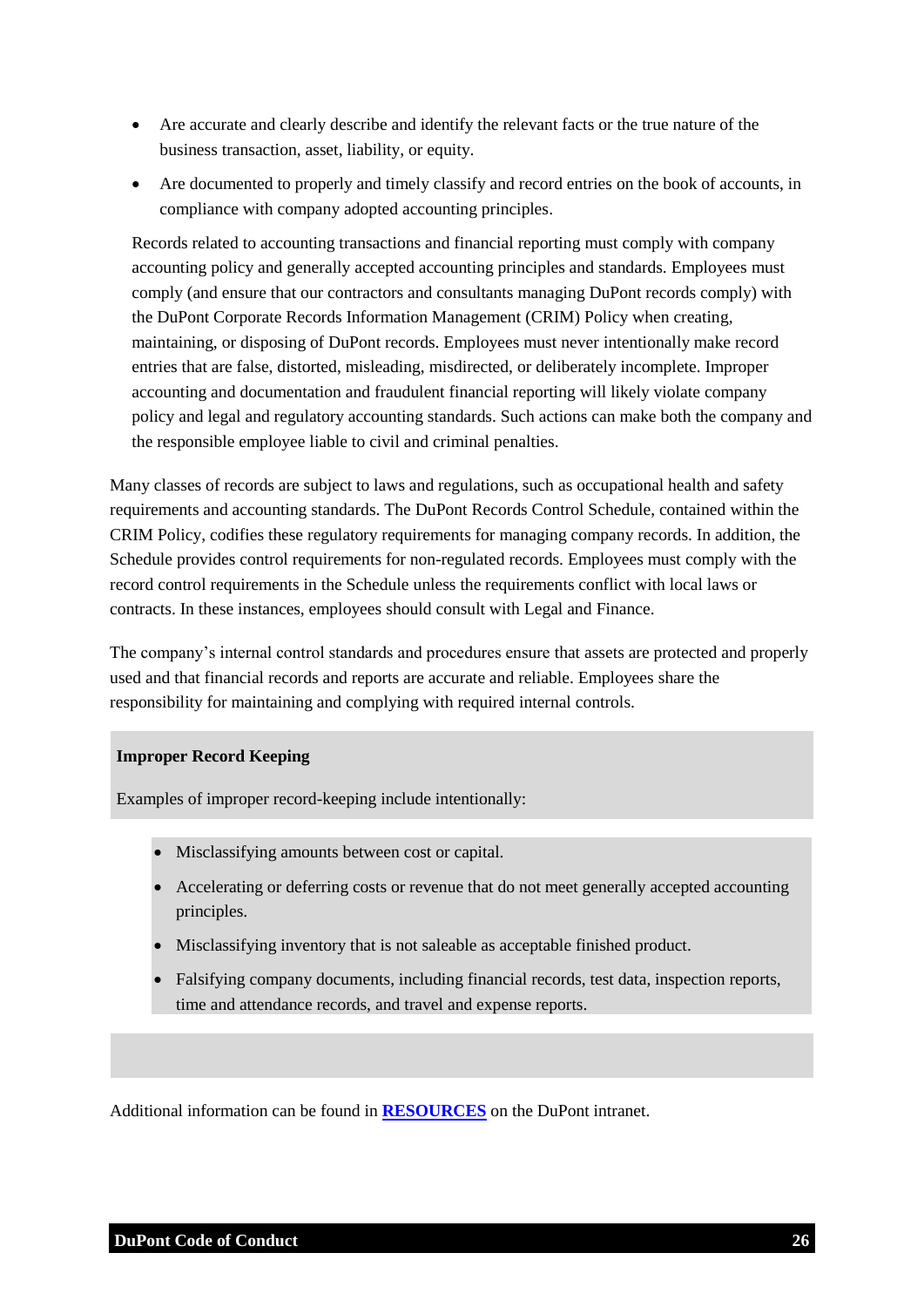#### <span id="page-26-0"></span>*Expense Reporting & Reimbursement*

Employees' travel and entertainment should be consistent with the needs of business and follow company policies and procedures. The company's intent is that an employee does not lose or gain financially as a result of company business travel and entertainment. Employees are expected to spend the company's money as carefully as they would their own.

Employees who submit or approve travel and entertainment expense reports are responsible for ensuring that:

- Expenditures are proper and reasonable.
- Expense reports are submitted promptly.
- Receipts and explanations properly support reported expenses.

<span id="page-26-1"></span>Additional information can be found in **[RESOURCES](https://inside.dupont.com/sites/ethics-compliance/Documents/_ecc_files_/8_code_resources_26Apr.pdf)** on the DuPont intranet.

#### *Departing the Company*

Employees who leave the company must:

- Promptly return all company assets, including physical materials and DuPont information assets, such as computers, mobile phones, calling cards, access cards, keys, business cards, and electronic storage media.
- Not make or take copies of DuPont information when departing.
- Not disclose DuPont non-public information to others even after leaving the company.

Failure to comply with this obligation may result in severe civil and criminal penalties.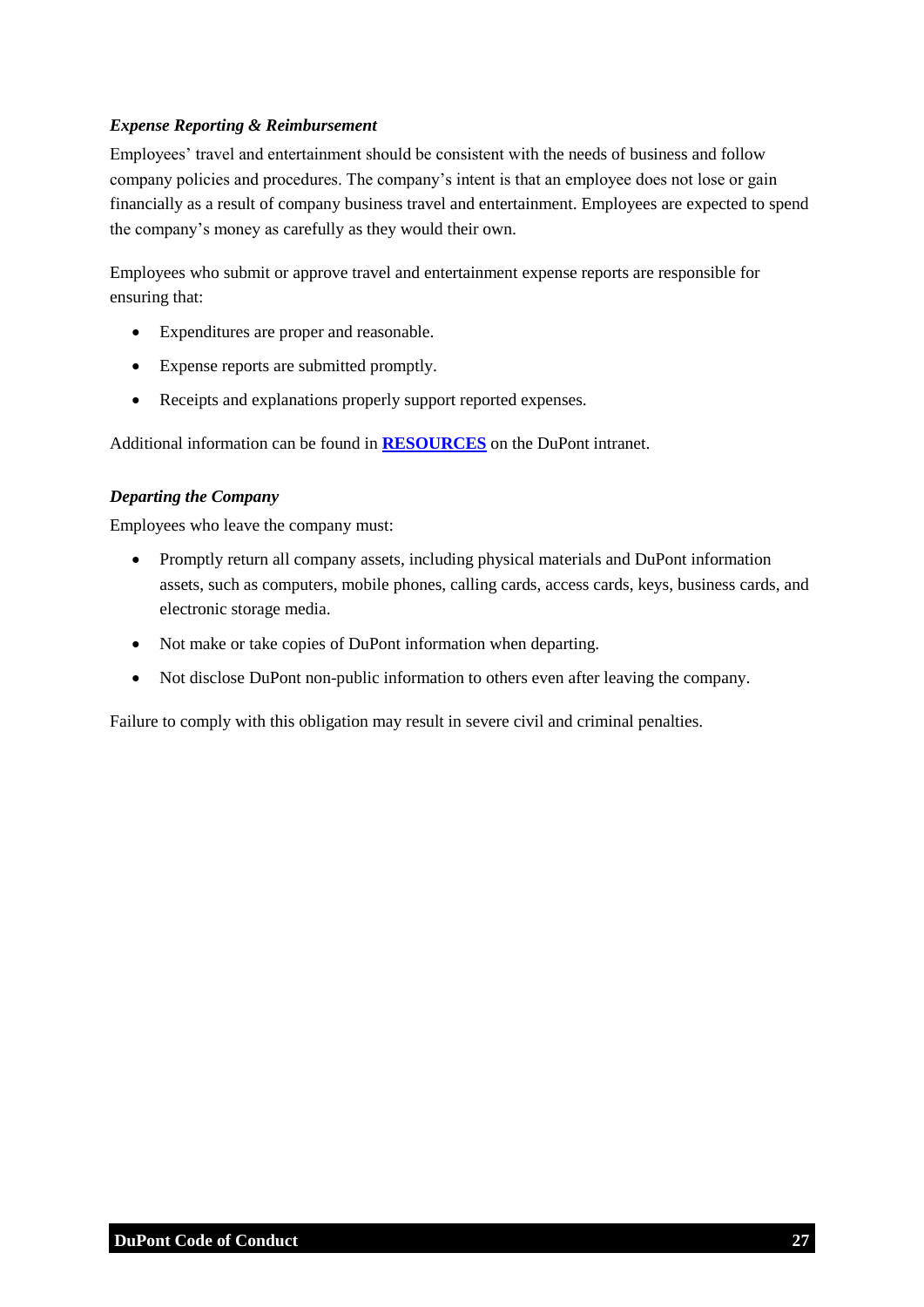## <span id="page-27-0"></span>**Ensuring Sustainable Practices for Society**

At DuPont, we want to help create a better world for people everywhere. Our core value of Environmental Stewardship is a principal example of the company's commitment. We work to protect the environment and to be a good steward of our operations, products, and services. We compete lawfully and we support human rights standards. In the end, our efforts should be viewed based on the results that we achieve and the lives that we positively affect.

| In This Section                                                                     |
|-------------------------------------------------------------------------------------|
| <b>Competition Practices</b>                                                        |
| Competitive Information                                                             |
| Government Relations, Government Business & Travel of Non-U.S. Government Officials |
| Environmental Protection & Sustainability                                           |
| <b>Product Stewardship</b>                                                          |
| Human Rights                                                                        |
| <b>Contacts with Outside Parties</b>                                                |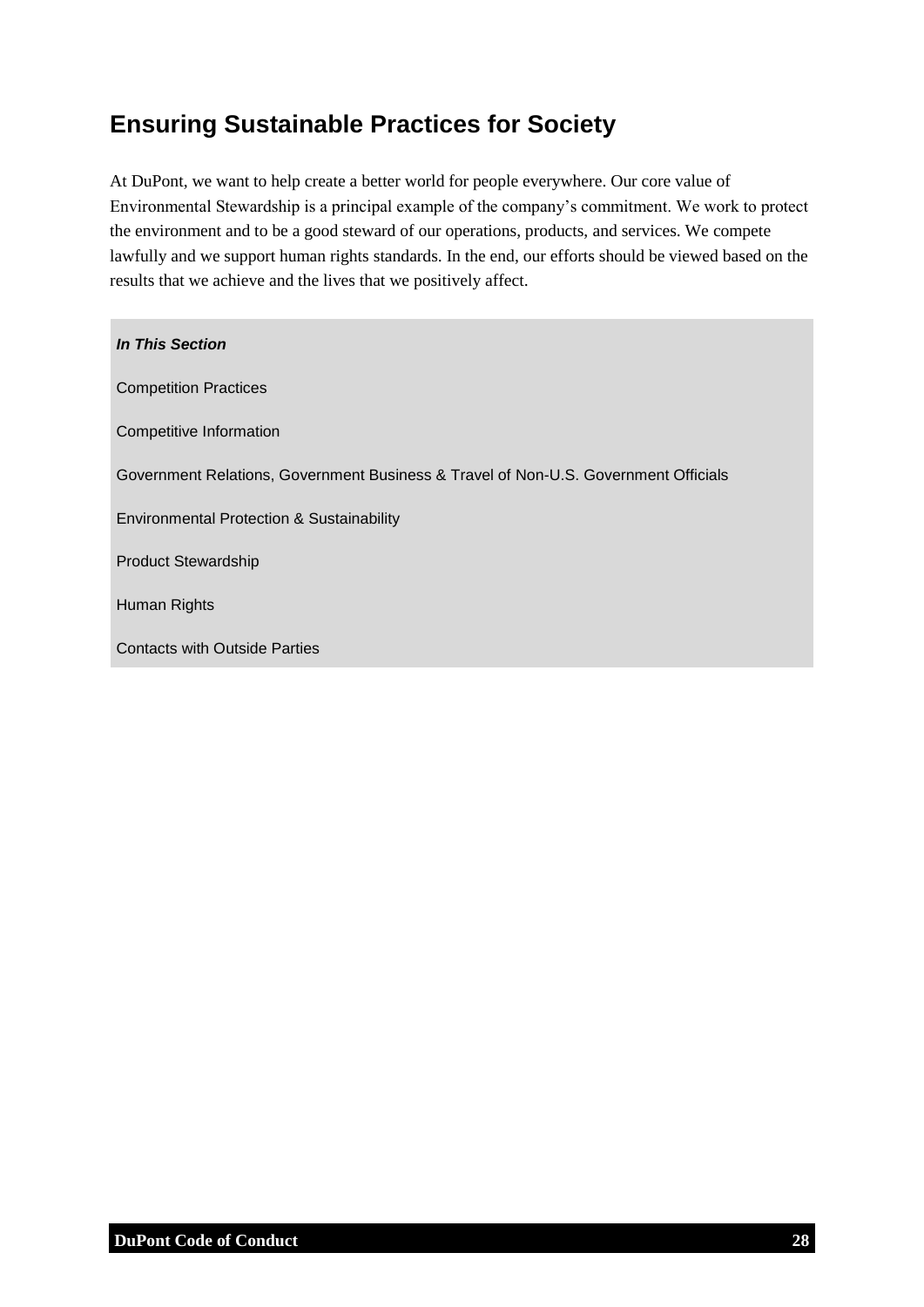## <span id="page-28-0"></span>**Competition Practices**

DuPont competes aggressively in the marketplace to best serve our customers' needs and enhance shareholder value. However, we must always remember that the company is subject to competition laws in most countries where we do business. These laws are complex and can vary from country to country. In general, however, virtually all competition laws where DuPont does business prohibit agreements or actions that unreasonably restrain trade or reduce competition.

Violations of competition laws include agreements among competitors to:

- Fix or control prices or to set other terms and conditions of sale (for example, credit terms).
- Boycott specified suppliers or customers.
- Allocate customers, products, territories, or markets.
- Limit the production or sale of products.

These and other competition law violations can result in heavy penalties for the company and the individuals involved. Employees must understand the applicable rules, especially if one's work involves interacting with competitors, suppliers, customers, or distributors, gathering competitive information, or participating in trade associations. Employees should always take special care to ensure that others do not misinterpret an employee's activities or discussions with other companies' representatives as violations of competition law. In addition, employees are expected to consult with Legal before they participate in the following activities: (1) development of price communications, (2) trade association meetings or similar situations involving competitors, or (3) any interactions with competitors.

Additional information can be found in **[RESOURCES](https://inside.dupont.com/sites/ethics-compliance/Documents/_ecc_files_/8_code_resources_26Apr.pdf)** on the DuPont intranet.

Employees in sales and marketing, or those whose work involves interacting with competitors or participating in trade associations or trade shows, should review these policies periodically.

#### <span id="page-28-1"></span>**Competitive Information**

Competitive information is important to the company's business success, and we have many legal and ethical ways to collect data relating to competitors.

There are heavy legal penalties for employees who misappropriate others' trade secrets. Employees can help avoid having substantial civil and criminal penalties imposed on the company and themselves by complying with company guidelines. For example, when gathering competitive information, employees must follow these requirements:

- Do not misrepresent oneself or the reason for requesting information.
- Do not steal any information from a competitor or another business.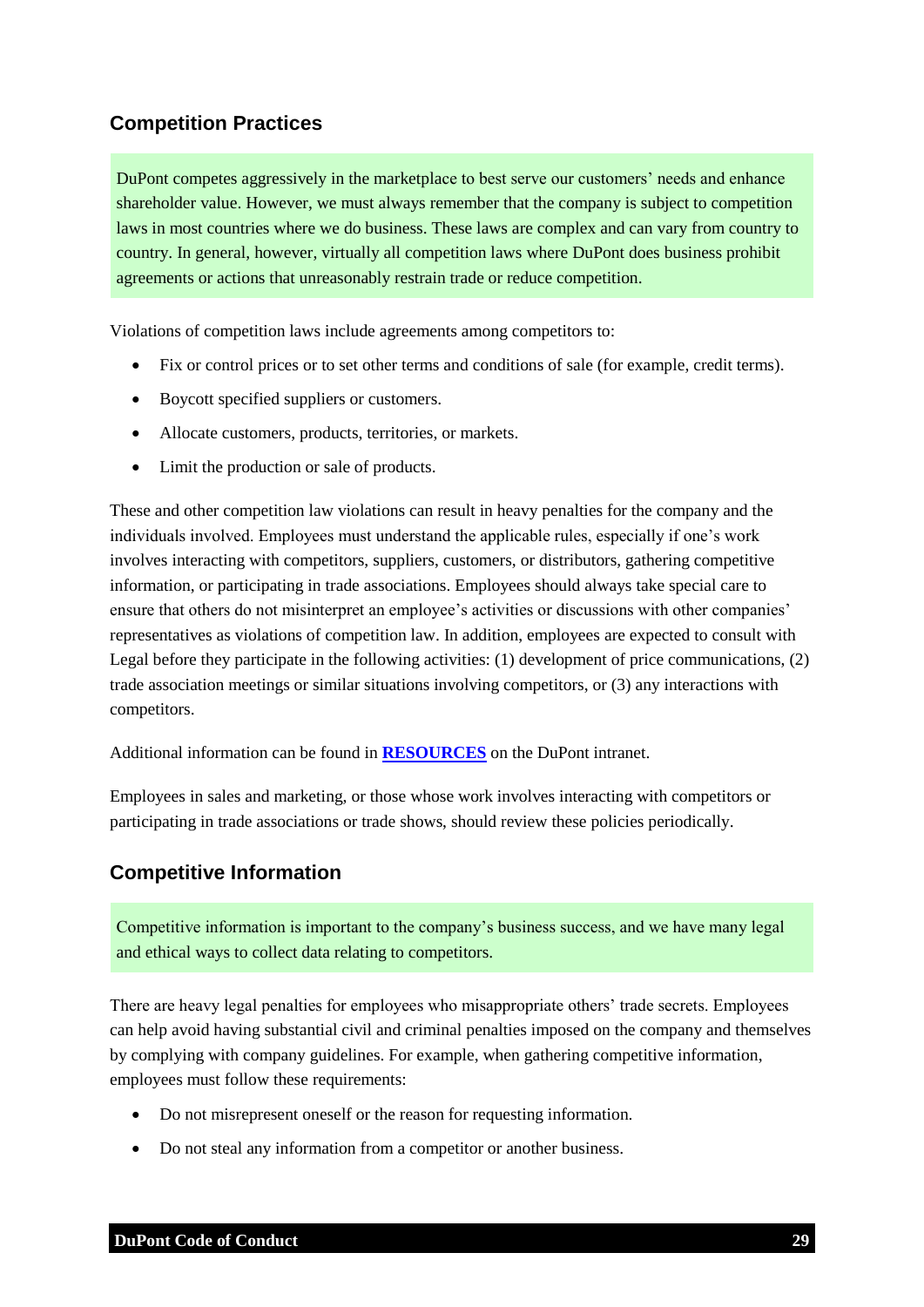- Do not allow an agent or other person to obtain competitive information for the company in a way that one would not personally do.
- Talk with Legal if unsure of ways to responsibly gather competitive information.

<span id="page-29-0"></span>Additional information can be found in **[RESOURCES](https://inside.dupont.com/sites/ethics-compliance/Documents/_ecc_files_/8_code_resources_26Apr.pdf)** on the DuPont intranet.

## **Government Relations, Government Business & Travel of Non-U.S. Government Officials**

Working with government organizations, officials and state-owned enterprises presents unique challenges. For instance, each country's government has its own rules for business interactions. Whether we work with government officials as customers or regulators, directly or indirectly, we must ensure that our activities and interactions demonstrate the company's commitment to ethical conduct.

#### <span id="page-29-1"></span>*Overall Relations with Government Officials*

When conducting business with a country's government, employees must understand the rules by which it operates. Some governments heavily restrict gifts or meals that their officials can accept and heavily penalize companies that do not comply. Providing even small gifts or inexpensive meals to government officials may be improper or illegal and can easily be perceived as bribes or kickbacks, even if not intended to influence a particular action. Legal exceptions may exist, but employees should always first review any anticipated payments to government officials with Legal.

#### <span id="page-29-2"></span>*Government Business*

When supplying products or services, either directly or indirectly to a government, the government may require that the company operate under unique legal and regulatory requirements imposed upon government suppliers. Doing business with governments is not always the same as doing business with companies. Some practices that are acceptable with private companies may cause problems with a government agency.

A government's special rules may span many areas of business conduct, such as collecting and tracking costs for products and services, protecting proprietary information, offering and accepting gifts or entertainment, and hiring former government employees. Additionally, governments often require contractors to certify compliance with various contract requirements.

Laws regarding government business are often complex and serious civil and criminal penalties for violations can be imposed on both the company and the employees. If unsure how to work with government officials, employees should contact Legal.

#### <span id="page-29-3"></span>*Travel of Non-U.S. Government Officials*

For business reasons, it can be useful for non-U.S. government officials to visit DuPont facilities to help DuPont promote and demonstrate DuPont products. In these situations, it is permissible for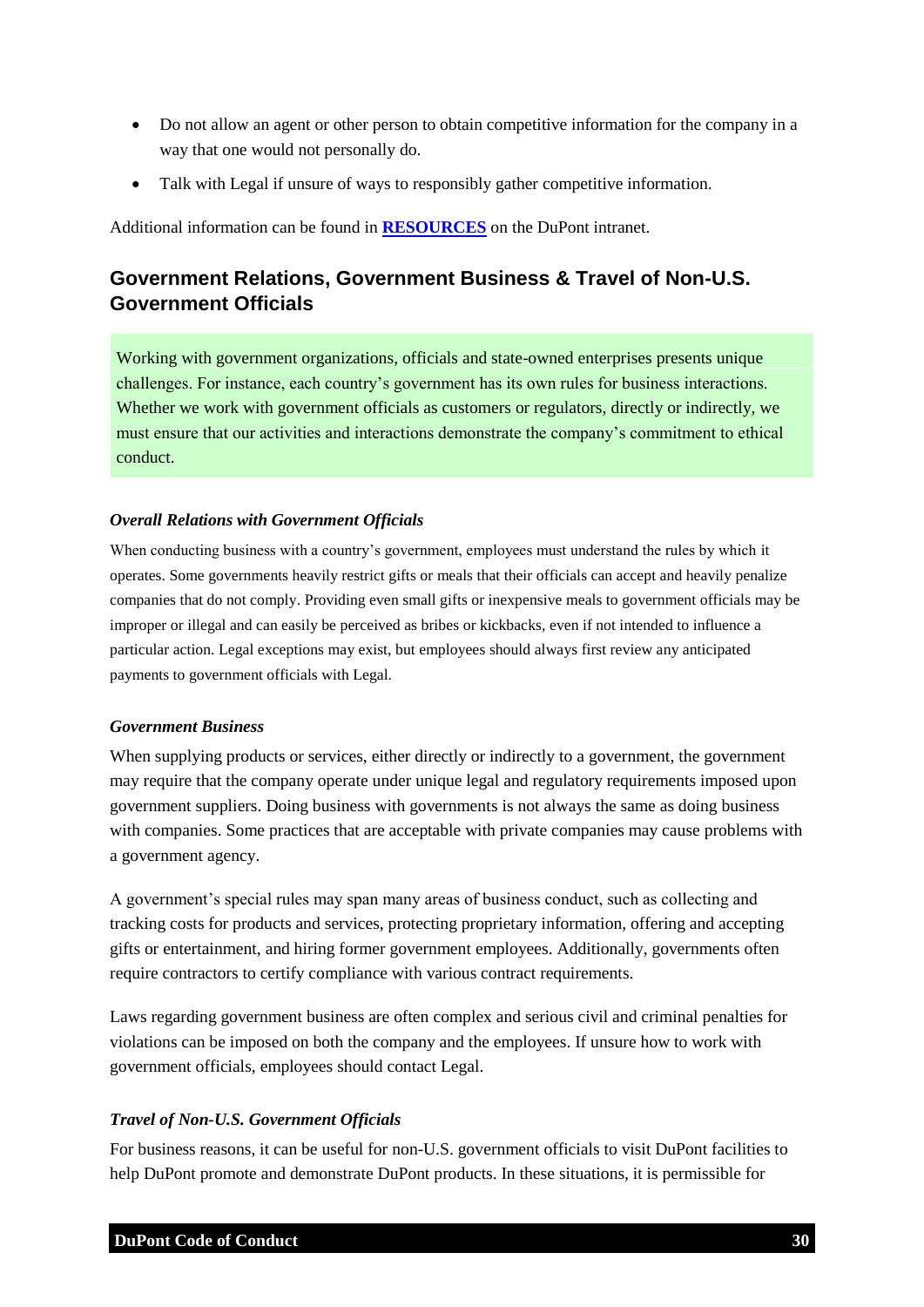DuPont to cover reasonable and limited meal, travel, and accommodation expenses for a non-U.S. government official's visit provided such expenses are: a) legal under local laws and regulations, b) made directly by DuPont to the travel agency, hotel, or restaurant, c) are directly related by time and location to the site visit, and d) are in full accordance with the DuPont Gift & Entertainment Policy's authorization, recording, and limitation requirements. Paying for travel of any government official is otherwise prohibited.

Additional information can be found in **[RESOURCES](https://inside.dupont.com/sites/ethics-compliance/Documents/_ecc_files_/8_code_resources_26Apr.pdf)** on the DuPont intranet.

<span id="page-30-0"></span>See also coverage of **Bribes & Kickbacks**.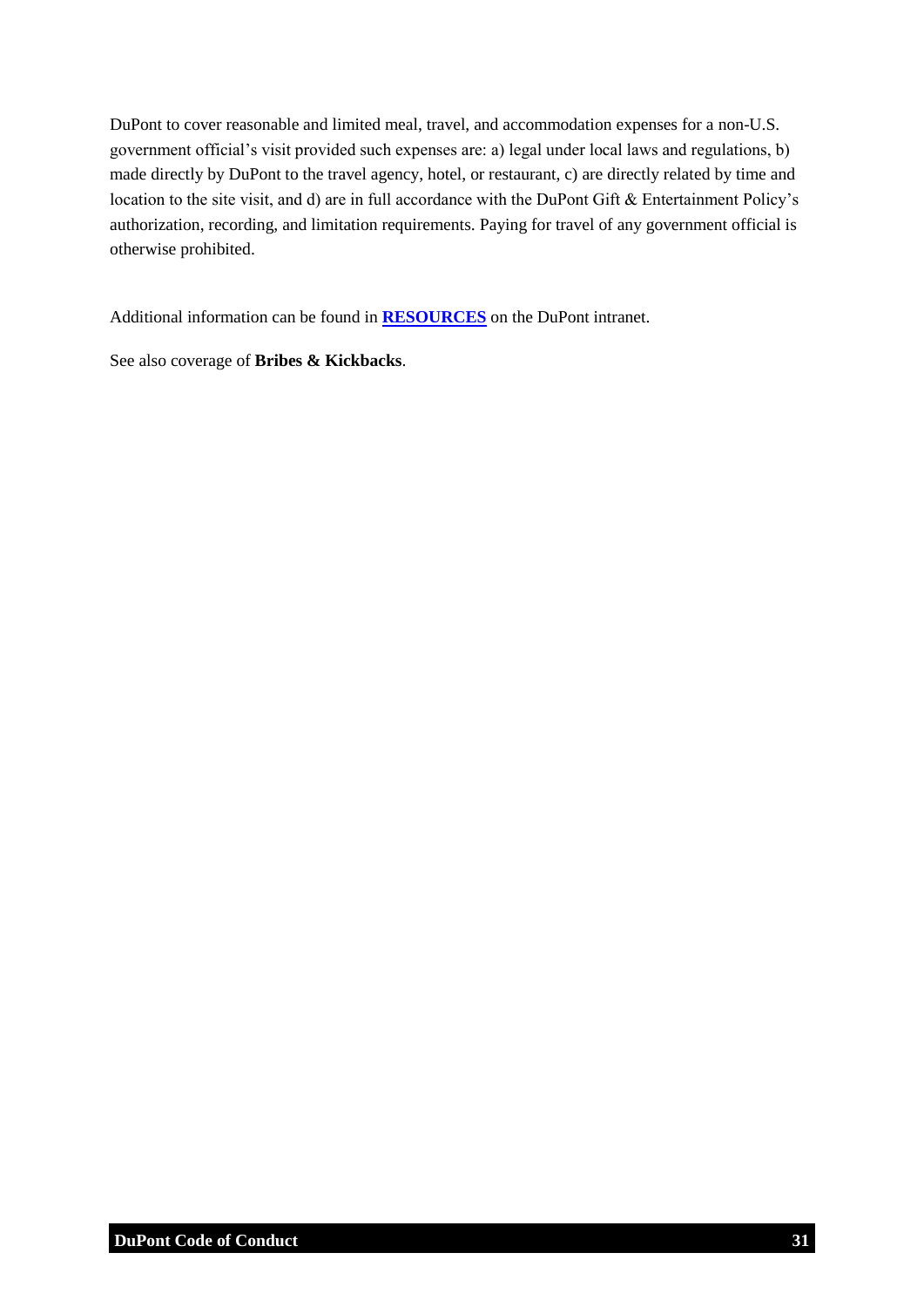## **Environmental Protection & Sustainability**

The mission of DuPont is sustainable growth — the creation of shareholder and societal value while we reduce our environmental footprint along the value chains in which we operate. *The DuPont Commitment* also focuses on our promise to conduct business with respect and care for the environment.

Compliance with *The DuPont Commitment* and with applicable environmental laws is the responsibility of every employee. Management in each business is responsible for educating, training, and motivating employees to understand and comply with our Commitment and all applicable laws. Every employee also has the responsibility to comply with the DuPont Safety, Health & Environment (SHE) policies, standards, and guidelines.

<span id="page-31-0"></span>Additional information can be found in **[RESOURCES](https://inside.dupont.com/sites/ethics-compliance/Documents/_ecc_files_/8_code_resources_26Apr.pdf)** on the DuPont intranet.

## **Product Stewardship**

At DuPont, product stewardship is focused on understanding our products to protect our many stakeholders, anticipating and responding to societal expectations and requirements, and minimizing resource and energy consumption. At DuPont, we are committed to being good stewards of our products and services.

Employees should understand the company's product stewardship and regulatory program and their role in the program so we can:

- Monitor the quality and efficacy of our products.
- Anticipate and respond to societal, customer, industry, and regulatory expectations and requirements.
- Minimize resource and energy consumption for our customers, ourselves, and society.
- Offer products with competitive advantage.

Additional information can be found in **[RESOURCES](https://inside.dupont.com/sites/ethics-compliance/Documents/_ecc_files_/8_code_resources_26Apr.pdf)** on the DuPont intranet.

#### **Ongoing Commitment to Product Stewardship**

To demonstrate the company's commitment to product stewardship, DuPont has developed principles and frameworks on bioethics, biodiversity, bio persistent materials, and nanotechnology. For information on these topics, see **[RESOURCES](https://inside.dupont.com/sites/ethics-compliance/Documents/_ecc_files_/8_code_resources_26Apr.pdf)**.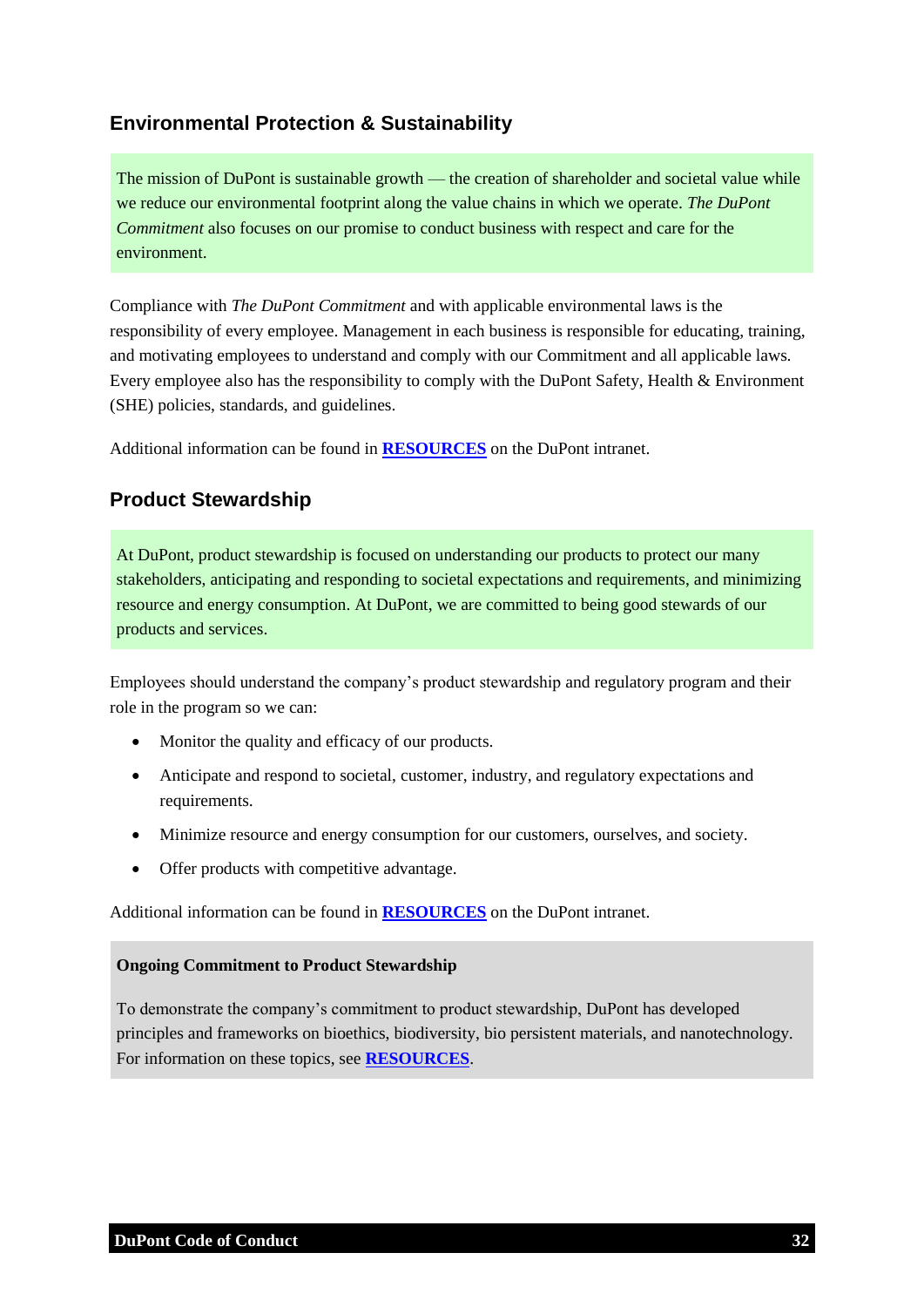### <span id="page-32-0"></span>**Human Rights**

DuPont wants to protect and advance human rights wherever we operate. Further, we want to work with companies that aspire to these same principles.

Employees must conduct the company's business in an ethical and responsible manner that supports and respects the protection of human rights. Employees should work to identify and do business with companies which aspire to conduct their business in a similar manner.

The DuPont Human Rights Policy and Principles on Child and Forced Labor are based on our core values of Safety & Health, Environmental Stewardship, Highest Ethical Behavior, and Respect for People. These policies operate in conjunction with and support our Code of Conduct, *The DuPont Commitment*— Safety, Health & Environment, our product stewardship programs, our regulatory compliance program, and our endorsement of the ten principles in the U.N. Global Compact.

Compliance with these policies and applicable laws is every employee's responsibility. Each business and function's management is responsible for educating, training, and motivating employees to understand and comply with these policies and applicable laws.

<span id="page-32-1"></span>Additional information can be found in **[RESOURCES](https://inside.dupont.com/sites/ethics-compliance/Documents/_ecc_files_/8_code_resources_26Apr.pdf)** on the DuPont intranet.

#### **Contacts with Outside Parties**

DuPont wants to ensure that the company presents an accurate and complete description of business activities.

Only approved individuals should speak on behalf of the company to journalists, research analysts, government or law enforcement officials, or other outside parties. Unless an employee has prior approval to discuss business with these outside parties, the employee should refer any inquiries from these individuals as follows:

|           |                                        | <b>Outside party Refer to</b> |
|-----------|----------------------------------------|-------------------------------|
| $\bullet$ | Government or regulatory officials     | Legal or Government Affairs   |
| $\bullet$ | Media or journalists                   | <b>Public Affairs</b>         |
| $\bullet$ | Financial research analysts            | <b>Investor Relations</b>     |
|           | • Law enforcement or outside attorneys | Legal                         |

Also, employees should not provide non-public information to non-company individuals without an authorized business need, especially when others may broadly disseminate this information. Certain laws restrict how the company can disclose information. See **Competition Practices** regarding contacts with competitors.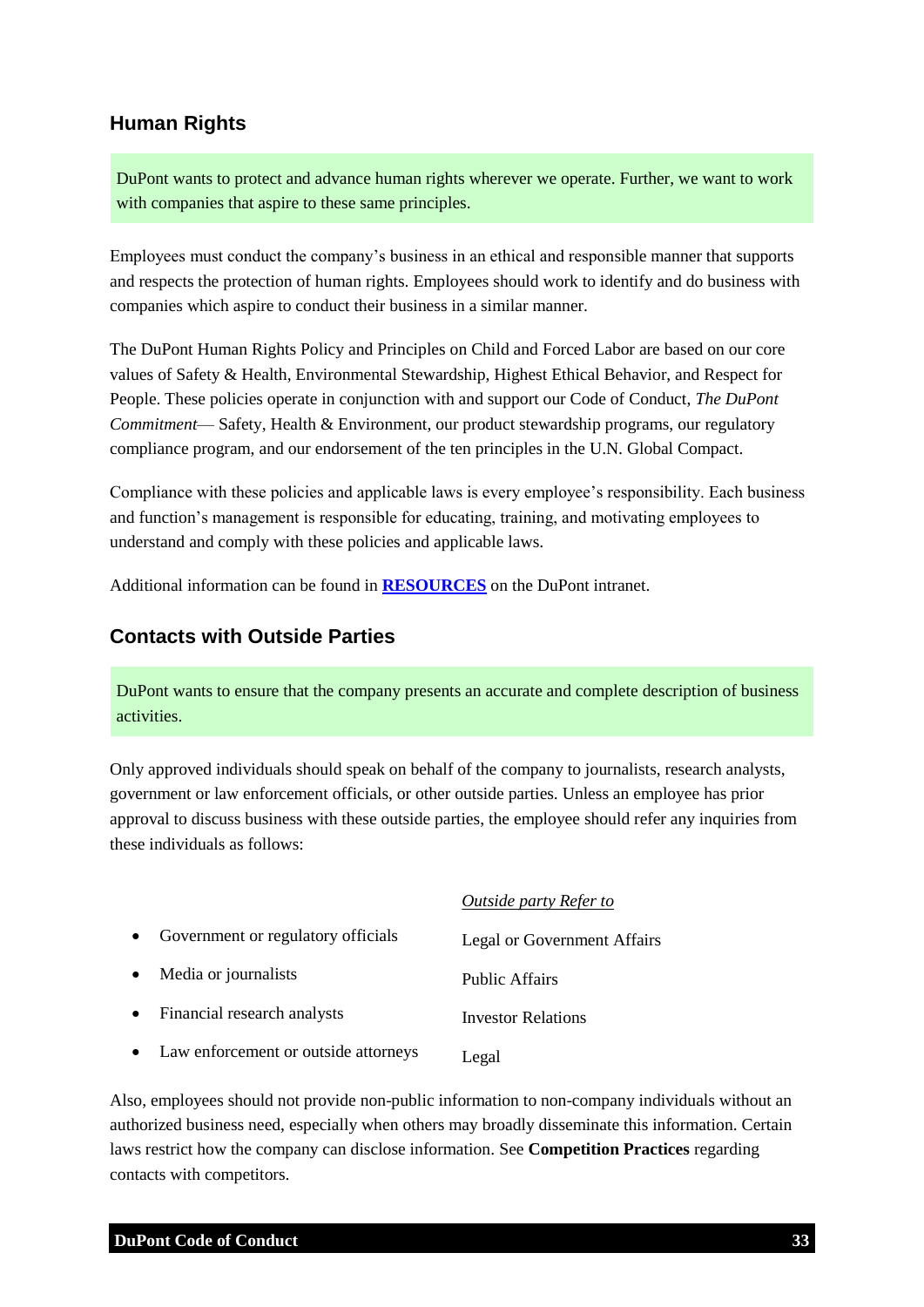## <span id="page-33-0"></span>**Preserving a Culture of Sustainability for Our Employees**

The quality of our workplace influences the company's success, because the work environment affects each employee's sense of accomplishment and motivation to help the company succeed. This is why the DuPont core value of Respect for People is so important to us - respect for others helps us maintain a positive and constructive workplace. By showing respect for our colleagues, we demonstrate that we value their ideas and appreciate their unique contributions to the company.

*In This Section* Respect for People Equal Opportunity & Non-discrimination Non-harassment Privacy & Personal Information

Safety & Health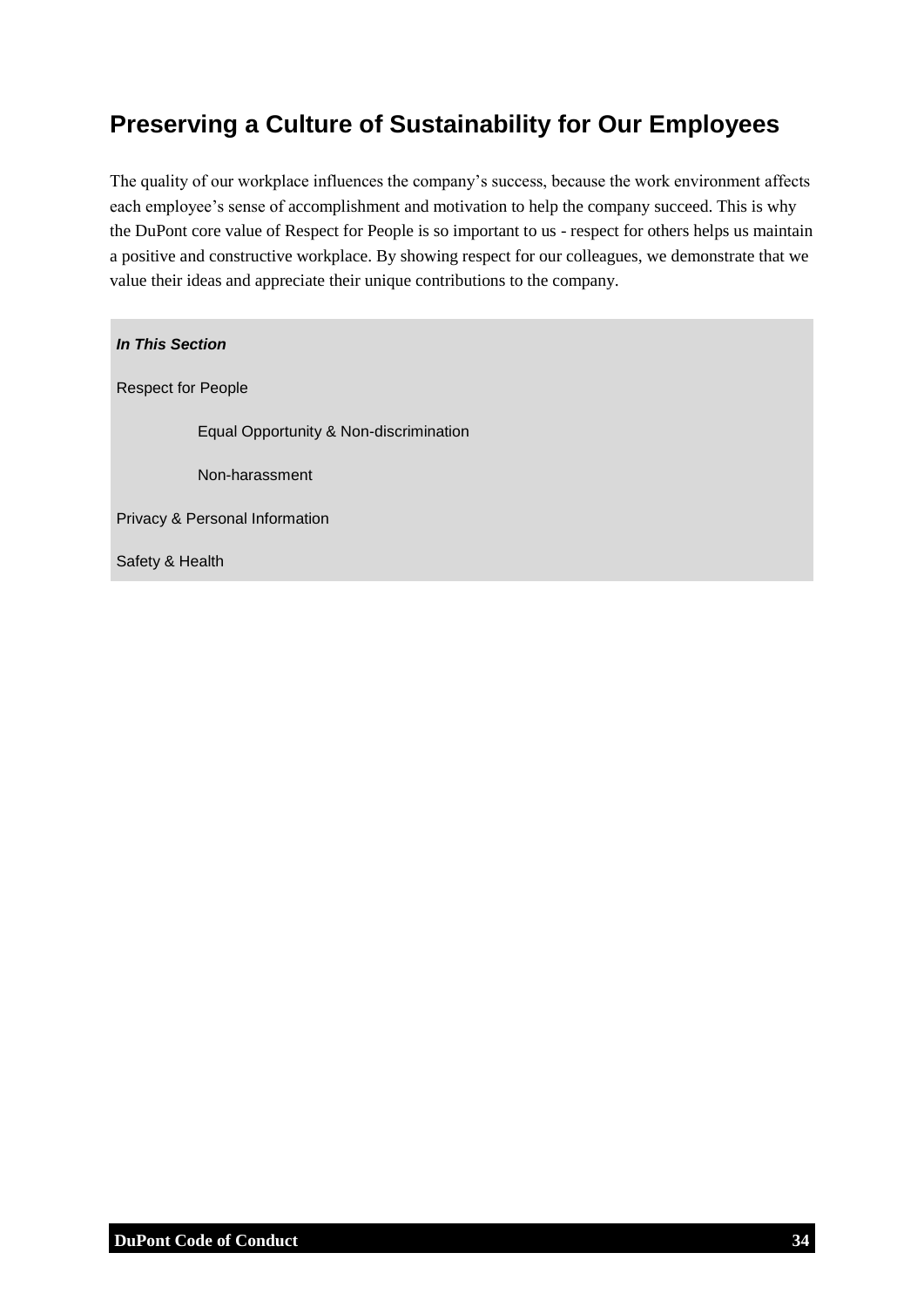### <span id="page-34-0"></span>**Respect for People**

DuPont can realize its Purpose only with the full commitment and cooperative spirit of our diverse workforce. Achieving success for all stakeholders will come only through respecting one another, valuing each of our colleagues' contributions, and treating each person fairly.

#### <span id="page-34-1"></span>*Equal Opportunity & Non-discrimination*

DuPont does not discriminate against any employee or applicant for employment because of age, race, religion, color, gender, disability, national or ethnic origin, ancestry, marital status, family status, sexual orientation, gender identity or expression, or veteran status with respect to any terms or condition of employment, including hiring, promotion, demotion, transfer, recruitment, termination, rates of pay, or other forms of compensation and selection for training.

Regions and countries may have additional grounds for non-discrimination. The company complies with all applicable laws.

#### <span id="page-34-2"></span>*Non-harassment*

The company does not tolerate harassment of any kind. Harassment can unreasonably interfere with an individual's work performance or create an intimidating or offensive work environment. Harassment can include slurs or derogatory comments, offers of job benefits in exchange for sexual favors, and other forms of offensive behavior. Harassment can include conduct directed at or by a DuPont employee, or an employee of the company's customers or suppliers, or other business associates. Inappropriate use of company computers and communications systems includes engaging in sexual, racial, or other types of harassment and discrimination, and accessing sexually oriented and other inappropriate material. Inappropriate use of company electronic communications resources, regardless of the medium, amounts to serious misconduct, and violators will be disciplined.

Employees who are aware of any suspected discrimination or harassment should report the matter to Human Resources.

#### <span id="page-34-3"></span>**Privacy & Personal Information**

DuPont recognizes that each individual is valued and is entitled to have their privacy respected. The company wants to reasonably maintain current and former employees' privacy and the security of their personally identifiable information the company collects.

DuPont notifies employees about the personal information the company collects and how this information may be used or shared for activities such as benefits administration, compensation, and computer systems access and security. Employees are expected to follow company policies and procedures to manage and safeguard this personally identifiable information, as described in the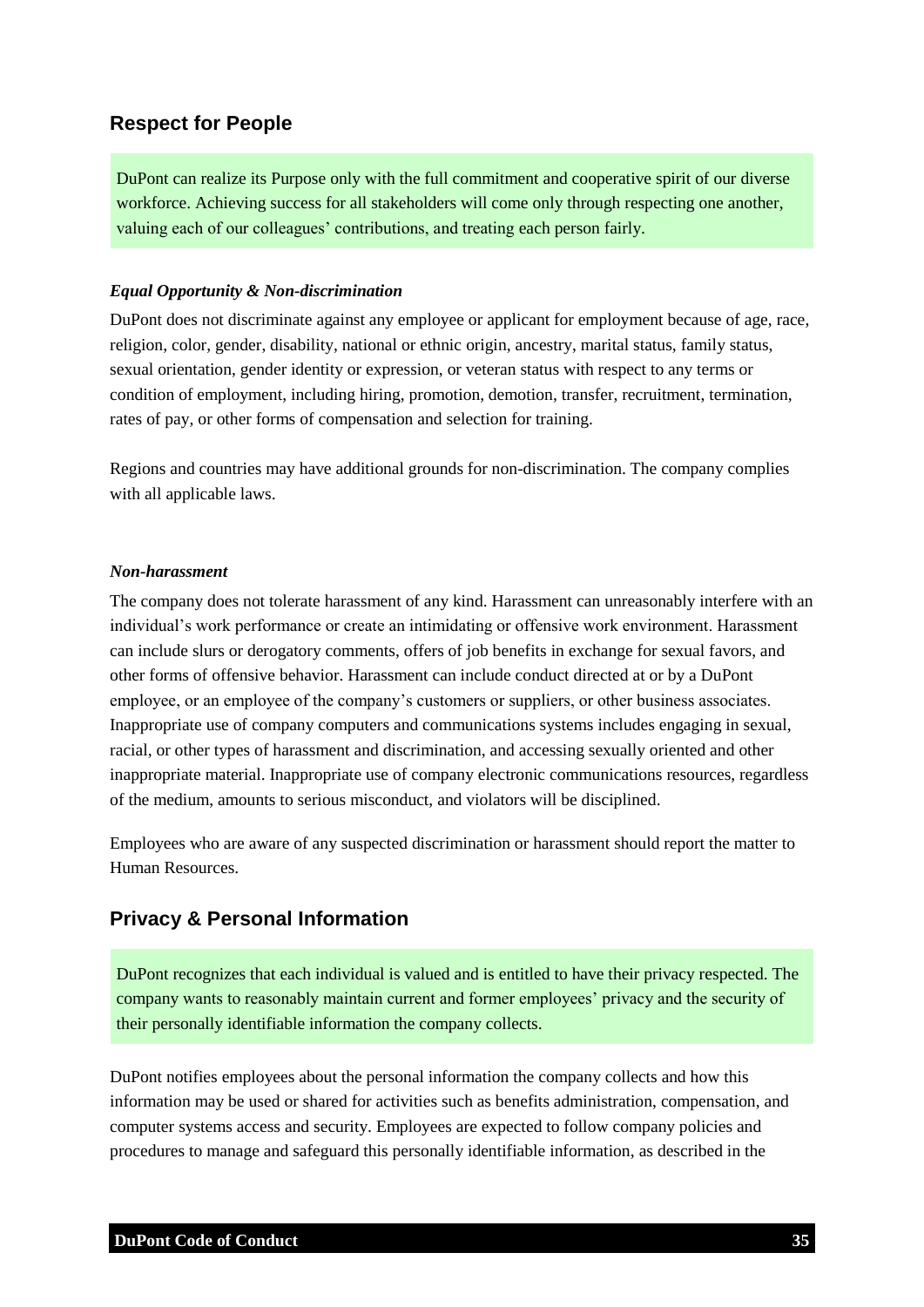DuPont Global Information Privacy Policy. Local management should establish and maintain business procedures that are consistent with this policy and applicable local laws.

Additional information can be found in **[PRIVACY CENTRAL](https://dupont.sharepoint.com/teams/teams_privacycentral/SitePages/Home.aspx)** on the DuPont intranet.

#### **Personal Use of Company Assets**

Remember that facilities, equipment, and services, such as offices, telephones, and computer equipment, are intended for company business. This includes e-mail, voicemail, and Internet and intranet access. Employees should not expect privacy when using these facilities and equipment. To protect the safety and reputation of the company and its employees, prevent criminal activity, and protect the security of DuPont information, the company reserves the right to monitor the workplace and company communications, and conduct searches of company property, subject to applicable laws. Any of these communications, information, or materials also may be provided to cooperate with legal authorities or as part of a court or legal order.

## <span id="page-35-0"></span>**Safety & Health**

DuPont believes that all injuries, occupational illnesses, and safety and environmental incidents are preventable. The company's goal is zero for these incidents. We also promote off-the-job safety for employees.

Compliance with *The DuPont Commitment* and applicable safety and health laws is every employee's responsibility. Management in each business is responsible for educating, training, and motivating employees to understand and comply with *The DuPont Commitment* and applicable safety and health laws. Each employee is also responsible for complying with the DuPont Safety, Health & Environment (SHE) policies, standards, and guidelines.

Additional information can be found in **[RESOURCES](https://inside.dupont.com/sites/ethics-compliance/Documents/_ecc_files_/8_code_resources_26Apr.pdf)** on the DuPont intranet.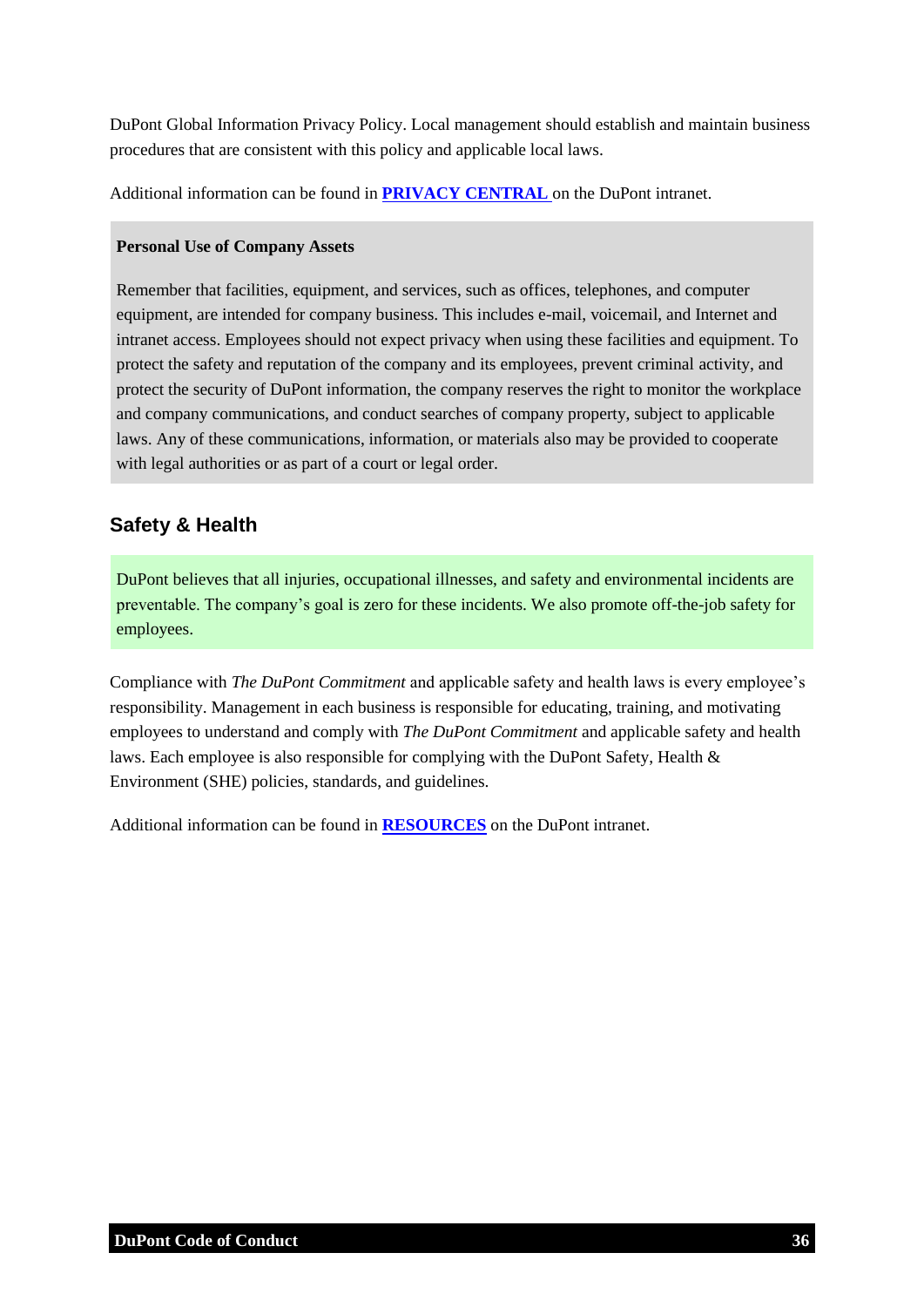## <span id="page-36-0"></span>**Supporting Information**

## <span id="page-36-1"></span>**Making Better Decisions**

When facing a difficult situation for which an appropriate answer may not seem clear, the following questions may help assess the issue. Before acting, review the situation with your supervisor to ensure he or she agrees with your intended resolution.

| What is the potential ethics issue I face?                  | <b>Could I potentially violate:</b><br>A law or regulation?<br>The DuPont core values?<br>The DuPont Code of Conduct?<br>A DuPont rule, policy, or procedure?<br>An ethical standard of my profession?<br>My personal sense of ethical conduct? |
|-------------------------------------------------------------|-------------------------------------------------------------------------------------------------------------------------------------------------------------------------------------------------------------------------------------------------|
| What are my specific responsibilities in this<br>situation? | What are my ethical responsibilities as a<br>DuPont employee?<br>• What are the ethical responsibilities of my<br>job?<br>• Do I have ethical responsibilities as part of a<br>professional or trade group?                                     |
| Who is possibly affected by this issue?                     | Customers?<br>Shareholders?<br>Suppliers?<br>Colleagues?<br>Local communities?<br>• My family and myself?                                                                                                                                       |
| What resources can help me resolve this issue?              | Relevant laws and regulations (contact Legal<br>for help)<br>The DuPont core values<br>The DuPont Code of Conduct<br>DuPont policies and procedures<br>Professional, trade, or industry standards<br><b>RESOURCES</b> (see DuPont intranet)     |
| What possible course of action should I<br>consider?        | What would my family think of my actions?<br>How would my action look if the facts<br>appeared on the front page of a newspaper?<br>• How might others want to be treated?<br>• How would I explain my actions to a<br>colleague?               |

If unclear about how a colleague's prior or intended action meets the Code of Conduct, ask, "Can you help me to understand the reason for your action?" If we do not actively discuss how we make choices, we cannot learn from one another and create a collective understanding of how the company conducts business.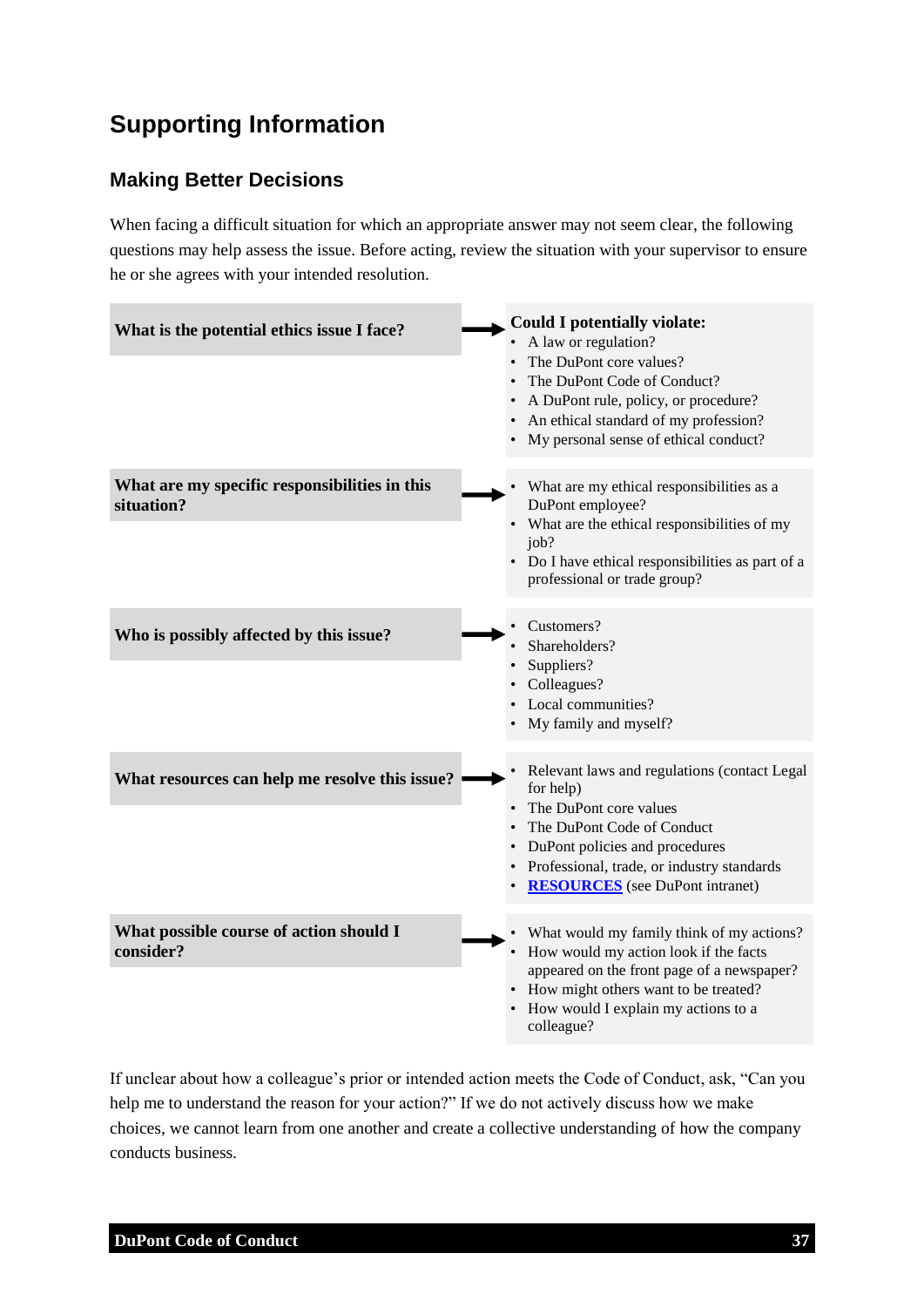## <span id="page-37-0"></span>**Getting Assistance & Raising Concerns**

The company provides resources to assist all employees who encounter ethics and compliance issues that are difficult to resolve.

An employee's **manager** or **supervisor** is the first and best resource, since this person is familiar with the employee's duties. If the manager or supervisor is not available, or if the employee is not comfortable discussing the matter with his or her manager, the following resources are also available:

- The employee's **Business, Function**, or **Site Leadership**.
- The employee's **Corporate Compliance Officer**.
- **Legal** or **Finance**.
- **Human Resources**, especially regarding workplace issues and policies, such as nondiscrimination, non-harassment, and employee privacy.
- The **DuPont Ethics & Compliance Hotline** is a multilingual service to allow employees, and non-employees, to report concerns. There is no charge for the call. See "Ethics Hotline" on the DuPont web page at [www.dupont.com.](http://www.dupont.com/)

The company treats all reports of ethical concerns, including contacts to the Hotline or through the Internet, as confidential. Management shares information only with employees who need to address the question or concern. (In some cases, the company is required to share the information with legal authorities.)

Alternatively, employees can also request to remain anonymous, and the company will try to protect the employee's anonymity if possible and where legal.

### <span id="page-37-1"></span>**Addressing Possible Misconduct**

#### <span id="page-37-2"></span>*Corrective Action & Investigations*

To ensure prompt, consistent enforcement of this Code of Conduct, the company will investigate reported instances of misconduct, such as violations of the law, regulations, or company policies and procedures. Where misconduct is identified, responsible individuals will be held accountable and disciplined, as applicable, up to and including employment termination and possible civil or criminal action. Making an intentionally false accusation of wrongdoing is considered misconduct.

#### <span id="page-37-3"></span>*Non-retaliation*

We must maintain an environment where concerns and potential problems are brought forward. DuPont will not tolerate retaliation against anyone who, in good faith, raises a concern, reports suspected misconduct, or provides information related to an inquiry of suspected misconduct. The company will investigate any instances of possible retaliation, and discipline employees who have retaliated against someone who has reported possible misconduct.

Additional information can be found in **[RESOURCES](https://inside.dupont.com/sites/ethics-compliance/Documents/_ecc_files_/8_code_resources_26Apr.pdf)** on the DuPont intranet.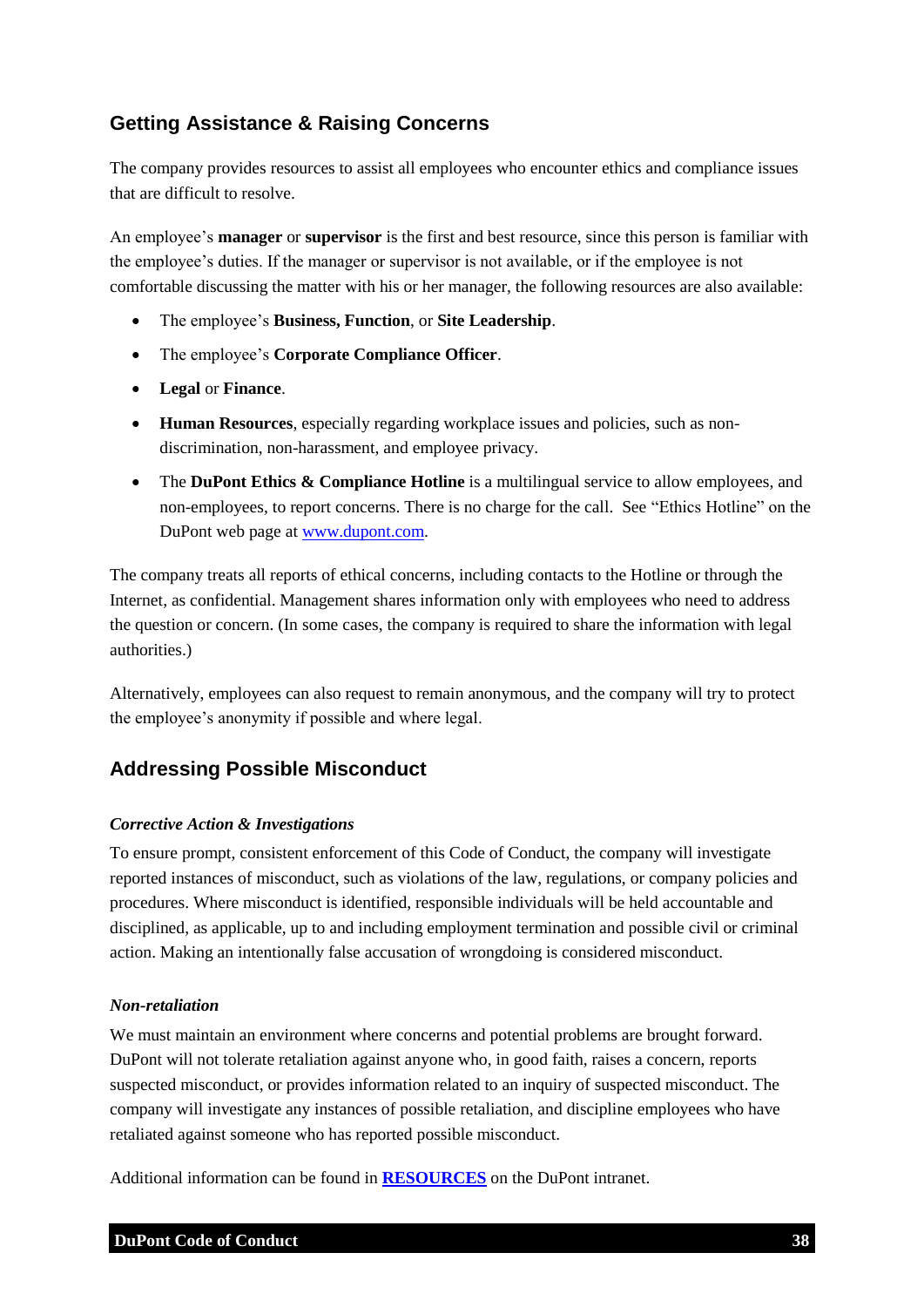## <span id="page-38-0"></span>**Company Ethics & Compliance Program**

Ethics and compliance are important priorities for DuPont.

The General Auditor, and Chief Ethics and Compliance Leader leads Ethics and Compliance Central, a team that works with senior leaders across DuPont to ensure that the company advances these priorities. Excellence in our ethics and compliance efforts creates a competitive advantage and fosters sustainability in our operations.

Ethics & Compliance Central comprises several senior employees and legal counsel. Compliance Officers are deployed globally and are focused on compliance risk areas. They are accountable for the vision, framework, policies and key performance indicators of the ethics and compliance program, and are responsible for ensuring that each business operates and maintains an effective program in identified compliance risk areas.

Together, Ethics & Compliance Central and line management elevate the importance of core values throughout the company by promoting and fostering a corporate culture of the highest ethical standards, internal controls, and compliance with laws. This is achieved through coordinated communications, training, internal investigations, and risk assessments. They help employees understand how the company formally manages ethics and compliance matters, are responsible for the corporate-wide training programs, and provide information on ethics and compliance oversight and accountability.

Additional information can be found in **[RESOURCES](https://inside.dupont.com/sites/ethics-compliance/Documents/_ecc_files_/8_code_resources_26Apr.pdf)** on the DuPont intranet.